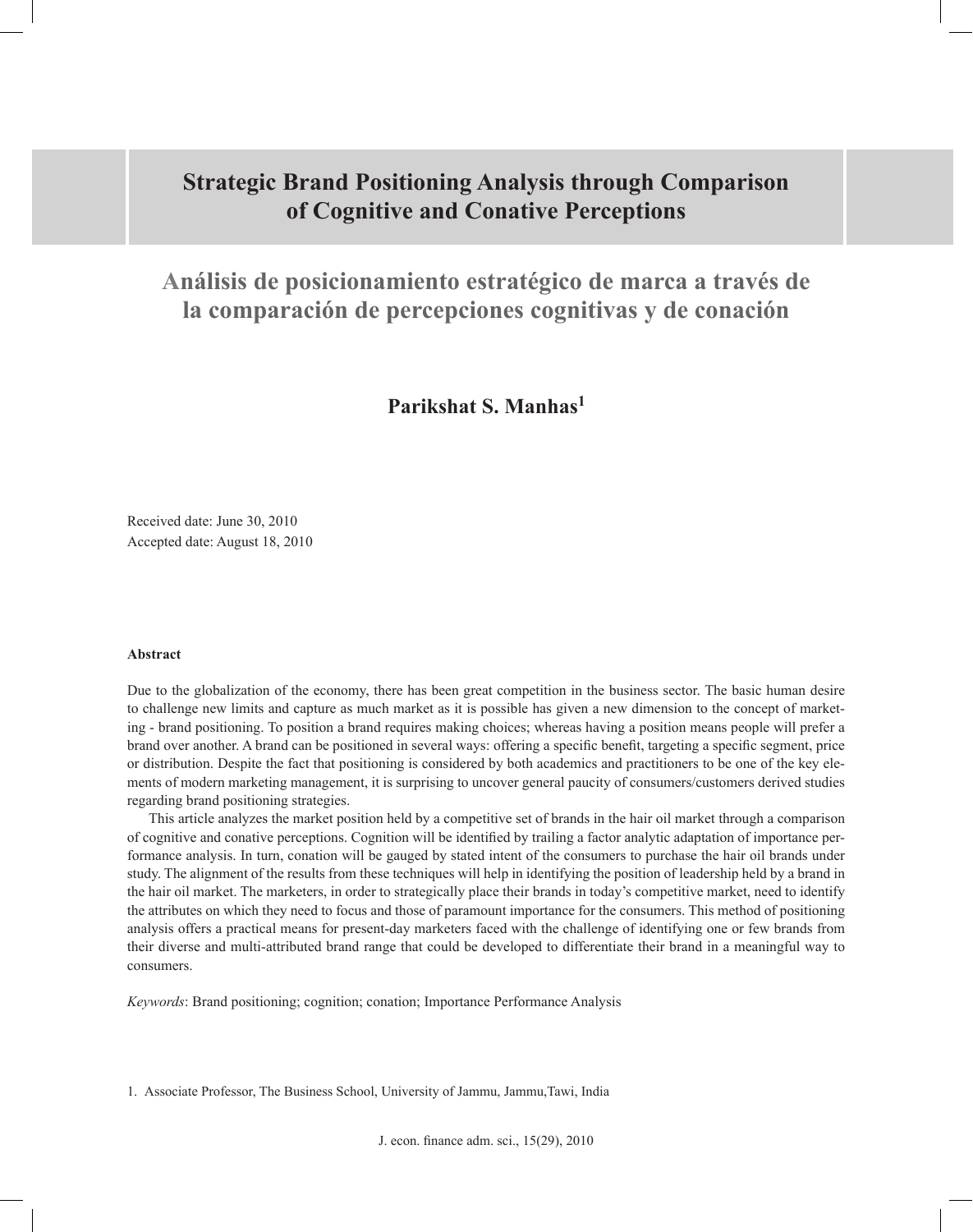#### **Resumen**

Debido a la globalización de la economía, existe una gran competencia en el sector de negocios. El deseo básico humano de retar nuevos límites y capturar la mayor porción del mercado le ha dado una nueva dimensión al concepto de marketing - posicionamiento de marca. Posicionar una marca requiere hacer elecciones, mientras tener una posición significa que la gente prefiere una marca sobre la otra. Una marca puede estar posicionada por diferentes medios: ofreciendo un beneficio específico, enfocándose en un segmento determinado, precio o distribución. A pesar de que el posicionamiento está considerado tanto por académicos como por profesionales como uno de los elementos claves en la gestión del marketing moderno, es sorprendente verificar la escasez de estudios derivados consumidores/clientes en cuanto a las estrategias de posicionamiento de marca.

Este artículo analiza el posicionamiento de mercado de varias marcas competitivas en el mercado de aceites para el cabello a través de una comparación de percepciones cognitivas y emotivas. La cognición será identificada siguiendo un factor analítico de adaptación de un análisis de rendimiento por importancia. Por su parte, la emotividad se medirá a través de la intención manifestada de los consumidores para comprar las marcas de aceite de pelo estudiadas. El alineamiento de los resultados de estas técnicas ayudará a identificar la posición de liderazgo que una marca ocupa en el mercado de los aceites para el pelo. Los marqueteros, para colocar estratégicamente sus productos en el competitivo mercado de hoy, necesitan identificar los atributos en los que deben enfocarse y en aquellos de mayor importancia para sus consumidores. Este método de análisis de posicionamiento ofrece un medio práctico para la nueva generación de profesionales que enfrentan el reto de identificar uno o varias marcas de entre la diversidad de marcas para diferenciar su producto entre los consumidores.

*Palabras claves*: posicionamiento de marcas, cognición, conación, Análisis de Rendimiento de Importancia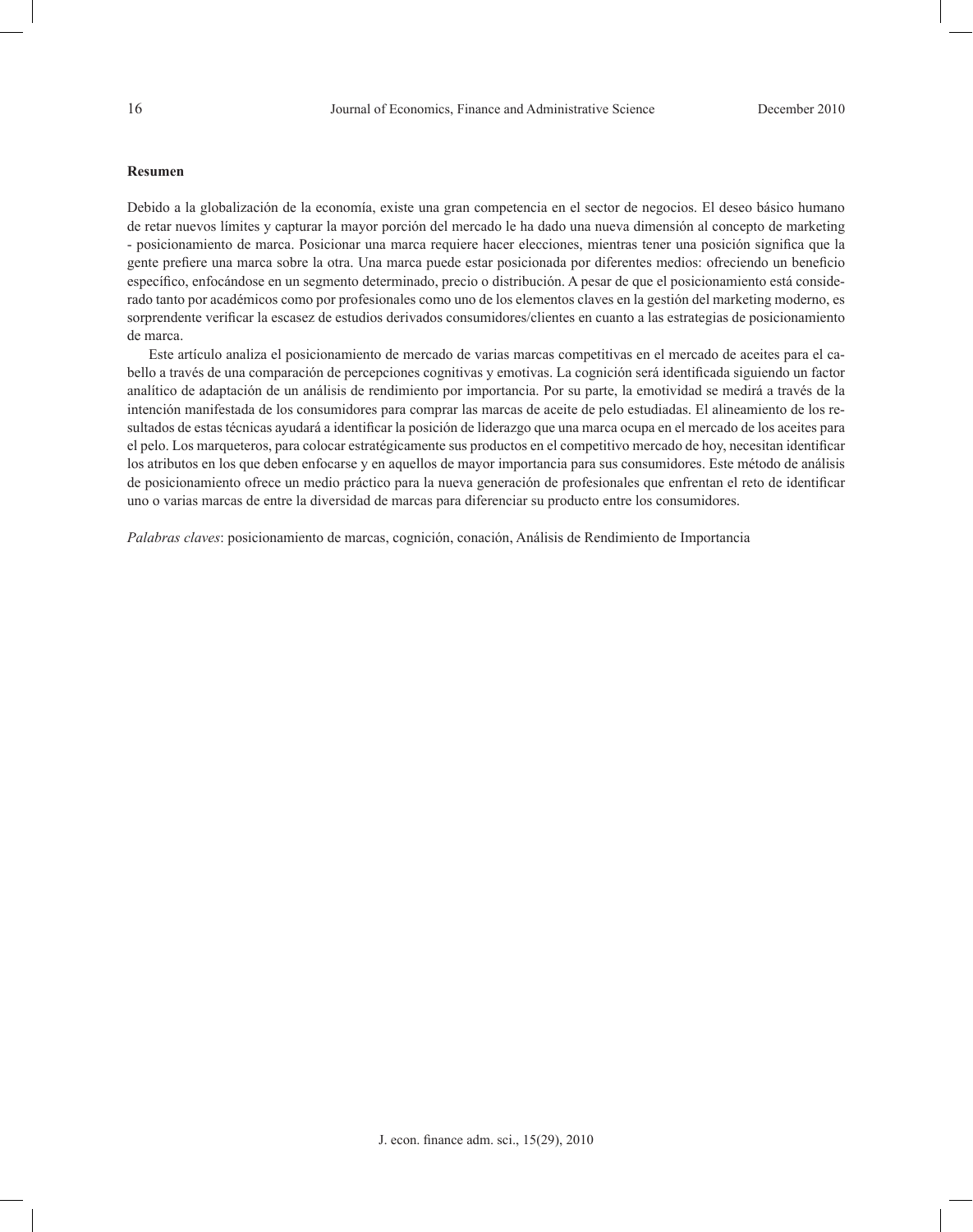# **Introduction**

In today's increasingly competitive industrial scenario, a key challenge for marketers is to cut through the noise of competing and substitute products to attract the attention of the consumer. With thousands of Multinational Companies (MNC's) now competing for attention, brands are becoming substitutable. From the demand perspective, the explosion in brand choice and brand publicity material has increased the confusion among potential consumers.

Positioning is considered by both academics (Aaker & Shansby, 1982; Park, Jaworski, & MacInnis, 1986; Arnott, 1993, 1994; Arnott & Easingwood, 1994; Myers in Blankson & Kalafatis, 2004; Porter, 1996; Kotler, 1997; Hooley, Greenley, Fahy & Cadogan, 2001; McKenna, 1986; Bainsfair in Blankson & Kalafatis, 2004; Dovel, 1990; Trout & Rivkin, 1996) to be one of the key elements of modern marketing management. Despite this acknowledged central role, it is surprising to uncover a general paucity of documented, empirically based and consumer/customer-derived studies positioning strategies.

The purpose of this article is to present the results of an analysis of the positions held by a competitive set of brands through a comparison of cognitive and conative perceptions. The intent is to identify dimensions of brand attractiveness representing positions that could be developed by MNC's to differentiate their brand in a meaningful way to consumers. The key assumption supporting this discussion is that effective positioning is a mutually beneficial process to both the marketer and the consumer. This is because positioning is underpinned by the philosophy of understanding and meeting unique consumer needs. Effective positioning offers the customer benefits tailored to solve a problem related to their needs. In a way that is different to competitors (Chacko, 1997). For the organization, the value of positioning lies in the link it provides between the analyses of the internal corporate and external competitive environments. This is fundamental to the definitions of strategic marketing, which point to the matching of internal resources with environmental opportunities (Pike & Ryan 2004).

There is general agreement that the concept of positioning has been one of the fundamental components of modern marketing management (Hooley et al., 2001). Its importance is further supported by evidence that indicates a positive relationship between company performance (in terms of profitability and/or efficiency) and well-formulated and clearly-defined positioning activities (Brooksbank, 1994; Devlin, Ennew & Mirza, 1995; Porter, 1996). Dovel (1990) contended that positioning shouldn't be just a part of the strategy, but should be the backbone of any business plan. This was echoed by F. E. Webster, Jr. (1991) who declared that positioning was a relevant strategic concept, a development in consumer marketing, but with equal applicability for industrial products and services. Webster even referred to it as the positioning of the company's value, which he defined as the unique way the firm delivered value to its customers.

#### **Review of literature**

Positioning theory is based on three propositions (Ries & Trout, 1986). First, we live in an over communicated society, bombarded with information on a daily basis. Second, the mind has developed a defense system against the clutter. Third, the only way to cut through the clutter to reach the mind is through simplified and focused messages.

Marketing battles are not fought in the customer's office or in supermarkets. These are only distribution points for the merchandise whose brand selection is decided elsewhere. Marketing battles are fought in a mean and ugly place. A place that is dark and dump with much unexplored territory and deep pitfalls to trap the unwary. Marketing battles are fought inside the mind (Ries & Trout, 1986). The Brand Positioning Strategies element is considered to be important for the operationalization of the concept. Fill (1999) states that the successful positioning can only be achieved by adopting a customer's perspective and by understanding how customers perceive products in the class, and how they attach importance to particular attributes that can be grouped under a construct (Sweeney & Soutar, 2001).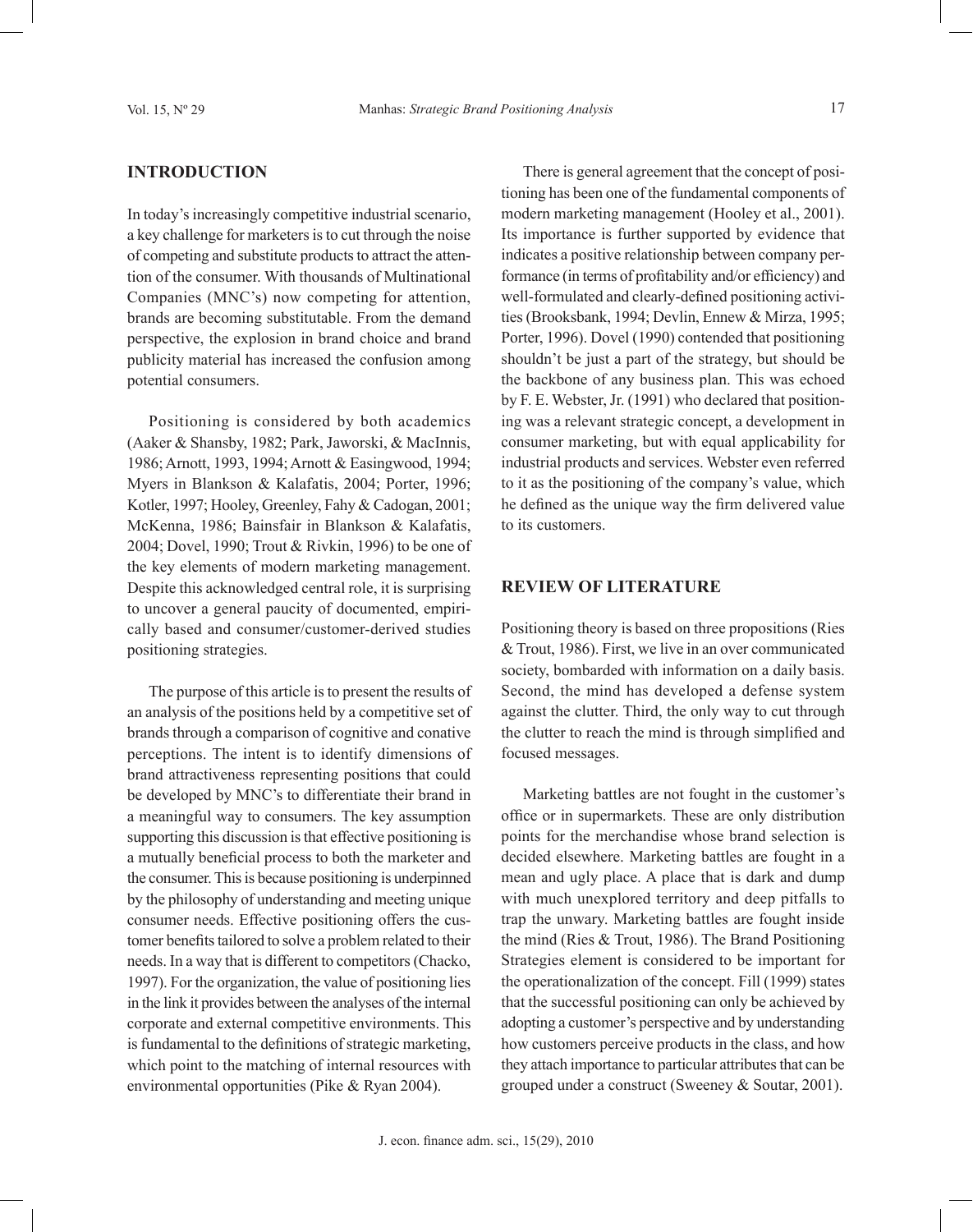In modern marketing, in order not to succumb to «marketing myopia» (Levitt, 1986), and to benefit from long-term survival, there is a growing need for firms to assess their offerings (Park et al., 1986; Bernstein, 1992) and manage their organizations in relation to their competitors (McKenna, 1986; Ries & Trout, 1986; Wright, 1997). The domain of the concept of positioning is concerned with attempt to modify the tangible characteristics and intangible perceptions of a marketable object in relation to competition (Arnott, 1993). More recently, Alden, Steenkamp, & Batra (1999) have confirmed the importance of positioning in international marketing and conclude that there is the emergence of a global consumer culture positioning (GCCP). Furthermore, they suggest that the latter is a «positioning tool» that can be employed by marketers in the multinational marketplace.

Soundararaj & Rengamani (2002) have studied the inevitability of positioning in the present marketing scenario, with special reference to Indian marketing conditions. According to them, positioning is not what you do to a product, but what you do to the minds of the prospect customers; that is, you position the product in the mind of the intended client. It is understood that a product's position is the way in which the product is defined by consumers on important attributes and the place the product occupies in the minds of the consumers relative to competing products.

Urban & Hauser (1993) state: «Positioning is critical for new product. Not only must a new product deliver the benefits the customer needs, but it must do so better than competition» (p. 202). In developing a positioning, the marketer must consider four things:

- 1. The target market
- 2. How the product is different or better than competitors
- 3. The value of this difference to the target market
- 4. The ability to demonstrate or communicate this difference to the target market

These elements roughly relate to the components of a brand's position as described by Aaker (1996); they

are target audience, subset of identity/value proposition, create advantage, and actively communicate. Brand also represents an investment which creates an incentive to maintain quality and customer satisfaction (Grant, 2005). This may give the potential customer some assurance when selecting a product. Furthermore, Kotler and Keller (2006) specified that brand image is the different perceptions and beliefs consumers held, as reflected in the associations consumers' memory may grasp.

The brand identity and positioning is central to developing strong customer base and brand equity. The target market and the perceived differentiation from competitors are core concepts of positioning. Rao & Steckel (1998) define a brand's positioning as the relative perception of it within a significant group of customers. At the same time, both authors argue that segmentation and positioning are often treated as independent concepts, in practice and in the literature. Nonetheless, they claim, positioning is valueless if outside of its target segment. As suggested by Kapferer (2004), brand positioning task is to give the answers to the *four questions*: a) "a brand for what"; b) "a brand for whom"; c) "a brand for when"; and, d) "a brand against whom". According to Kumar (2007), brand positioning is the fundamental concept in brand's strategy that helps in finding a niche in the minds of the target segment.

In the last few years, research, conducted between higher and lower performing United Kingdom (UK) companies in terms of their marketing practices, has revealed that to be successful over the long term a firm's offering must be well positioned in the market place (Brooksbank 1994). This is supported by authors including Clement & Werner-Grotemeyer (1990) and Devlin et al. (1995) who assert that, just as marketing has become an increasingly important element of strategic management process, so has become fundamental to the success of firm's the adoption of the positioning concept, and its profitability has also been evidenced in a paper written by Fisher (1991) who contended that: «…a differentiated position generates high return on profits…» (pp. 19-20). The above is supported by empirical research, conducted by McAlexander, Becker,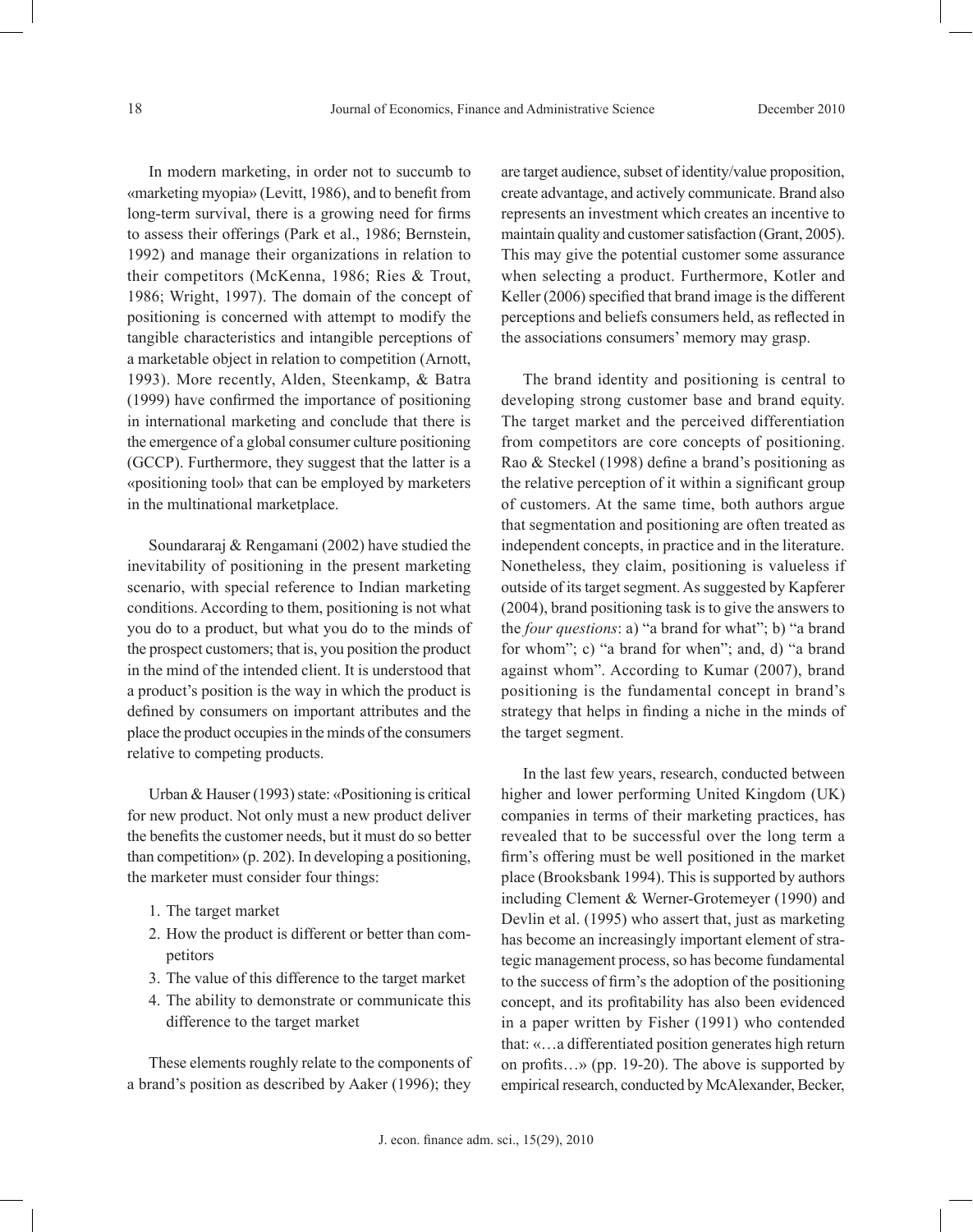& Kaldenberg (1993) in the United States, who declare that the selection of a positioning strategy correlates significantly with financial performance.

A major objective of any brand positioning strategy is to reinforce positive image already held by the target audience, correct negative images, or create a new image. Fishbein, (1967) and Fishbein & Ajzen, (1975) argued the importance of distinguishing between an individual's beliefs and attitudes. While beliefs represent information held about an object, attitude is a favorable or unfavorable evaluation of the object. Fishbein (1967) proposed attitude comprised cognitive and conative components. Cognition is the sum of what is known about a brand, which may be organic or induced. In other words, this is awareness, knowledge, or beliefs, which may or not have been derived from a previous use of the brand.

The conative image is analogous to behaviour since it is the intent or action component. Intent refers to the likelihood of brand purchase (Howard & Sheth, 1969). Conation may be considered as the likelihood of buying a brand within a certain period of time. Positioning analysis requires more than an understanding of a product's image in the mind of the consumer. What is also required is a frame of reference with the competition, since a position is a product's perceived performance, relative to competitors, on specific attributes (Lovelock, 1991).

This research attempts to address the points given in the review of literature and the gap analysis through the analysis of Brand positioning strategies adopted by companies operating in well established Indian business markets. These are characterized by branded products in hair oil market and, consequently, the research deals with positioning as applied to actual brands. This paper primarily throws light on the underlying factors that form the basis on which consumer perceptions are developed and makes use of the Importance Performance Analysis (IPA) to study the performance of different multinational and domestic brands in terms of the desired characteristics of the brands, vis-à-vis the importance of the underlying factors.

## **METHODS**

This study involved a Strategic Brand Positioning Analysis of hair oil brands through comparison of cognitive and conative perceptions in the Indian market. The choice of this particular sector is based on:

- a) Its relative long term stability (i.e. potential respondents were expected to be familiar with the main companies operating in this market).
- b) Market structure in terms of products (branding is very common and promotions are based on brand names), and vast market coverage.

#### *Selection of brands*

A pilot survey was undertaken to identify the multinational brands and domestic brands to be studied in the hair oil product category. During the pilot survey, 115 respondents were interviewed and were asked to recall the brand names in the hair oil product category. The top two multinational brands of hair oil product category selected were Clinic Plus (29.065) and Nihar Amla (7.50%); both these brands belonged to Hindustan Unilever Limited, a multinational company. The top two domestic brands of hair oil selected were Parachute (19.51%) and Hair & Care (8.13%), belonging to Marico Industries, a domestic company.

### *Identification of attributes*

Lancaster (1966; 1971; 1979) shows that consumer have preferences for characteristics (or attributes) of products. Each product is a bundle of attributes. Understanding why a consumer chooses a product based upon its attributes helps us to understand why some consumers have preferences for specific brands. This allows an analysis of brand competition.

According to Gwin & Gwin (2003), consumers' choice is based on maximizing utility (or the level of satisfaction received) from the product's attributes subject to a budget constraint. The markets have brands that are substitutes for each other and are distinguished by their makeup of a specific set of characteristics. Understanding consumers' preferences for attributes that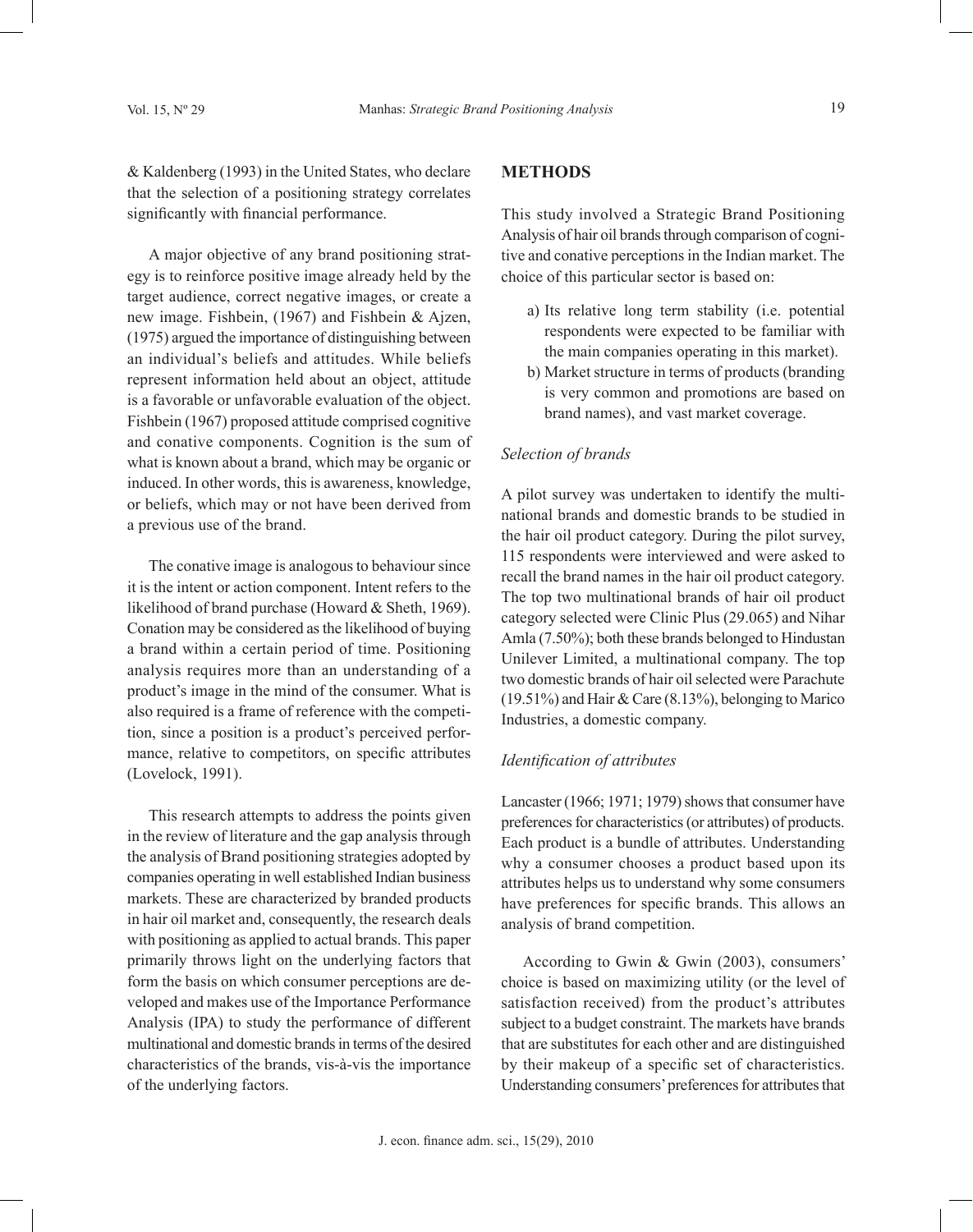distinguish among brands can help in defining the best positioning and marketing mix for a particular brand.

Clarke (1982, 1983) used a list of attributes in his case regarding hair oil products. Keeping his case as basis, the researcher identified the following attributes for hair oils for the conduct of the present research: a) fragrance; b) adds body and bounce; c) leaves hair more manageable; d) better shine; e) relieves dryness; f) consistency; g) repairs hair; and, h) content.

The above given attributes were developed initially for hair oils product category after going through the available literature. Along with these attributes, the *Quality* attribute was added after going through the arguments of Morton (1994). This author says that marketers across all products and service categories increasingly recognize the role of perceived quality in brand decisions. Analyzing how consumers perceive brand quality provides an accurate measurement and definition of brand equity and predict their brand preferences. The attributes thus developed were then tested in the market to know consumers' response. Since a considerable amount of time had elapsed between the study conducted by Morton and the present study, we perceived that consumers looked into new attributes while selecting the brands.

With the responses from consumers (165 participants), it was seen that majority of attributes listed were taken into consideration while selecting a brand, except in the case of the attribute «Repairs the Hair». The respondents (81%) suggested the use of the attribute «Suits the hair». At the same time, respondents named the following attributes to be added to the original list of attributes prepared for this study: a) price (69%); b) advertisements (63%); c) packaging (56%); d) promotional scheme (68%); e) display at the shop (58%); and, f) availability (57%). Thus, the final list of attributes developed after the pilot survey for hair oil product category was:

- 1. Quality
- 2. Contents
- 3. Price
- 4. Advertisements
- 5. Packaging
- 6. Fragrance
- 7. Availability
- 8. Consistency
- 9. Suits the hair,
- 10. Promotional scheme
- 11. Display at the Shop
- 12. Better shine
- 13. Adds bounce & body
- 14. More manageable
- 15. Relieves dryness

#### *Sampling design and population*

In order to develop the sampling of our research, two studies were taken as basis. The first was «Brand Equity Special on India's most trusted Brands - Rankings overall, population, by demographics and by regions» published in the *Brand Equity* edition of *The Economic Times*, of July 18<sup>th</sup>, 2001. The second study was «Giving and Fund Raises in India» published in the *Asian Development Bank Report*. After going through these two studies, we decided to concentrate on the Socio Economic Categories (SEC) A, B and C; that is on the first three upper classes of society based on education and occupation. The characteristics for categorization into A, B and C socioeconomic classes was done on the basis of research conducted by Market Research Society of India (MRSI), which has developed this classification for understanding the expenditure behaviour of Indians. The socioeconomic classification has been developed for households and individuals, which group together all individuals who are likely to behave similarly. The system identifies people and households as follows:

- SEC A1 and A2 collectively known as SEC A
- $SEC B1$  and B2 collectively known as  $SEC B$
- $SEC C$
- SEC E1 and E2 collectively known as SEC-E

There are in all eight socioeconomic groups: A1, A2, B1, B2, C, D, E1 and E2. A1 comprises the highest socioeconomic class and E2 stands for the lowest socioeconomic class of people in India.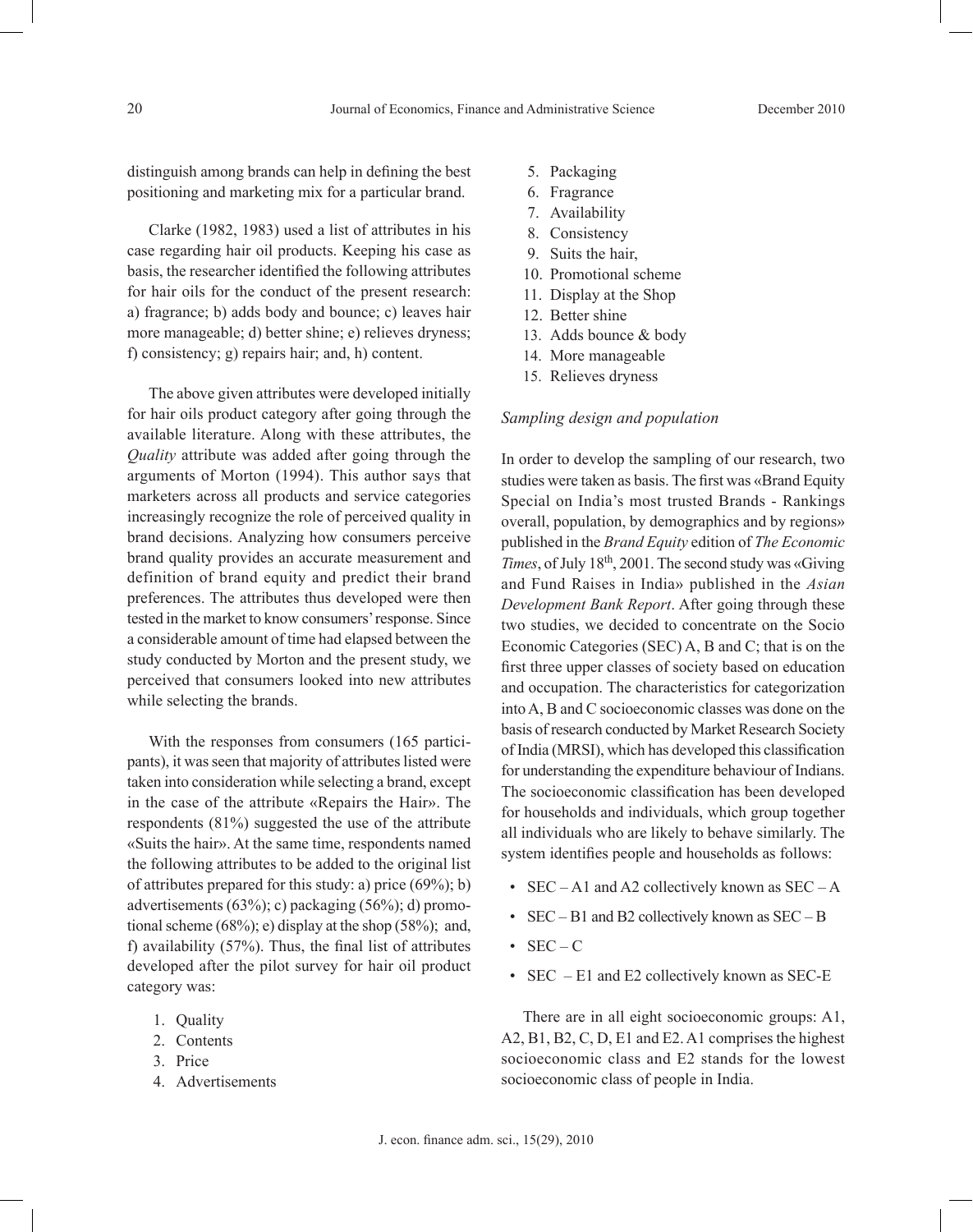This survey was restricted to SEC A, B and C in urban India only to focusing on the prime target audience for most consumers' branded products. According to *Brand Equity* (2001), it is felt that if a rural consumer is asked to rate various brands, his ratings would be driven mainly by familiarity or popularity, thus brand's core attributes might be overlooked; they would choose brands with mass market appeal and playing down the majority of attributes unconsciously. Given these difficulties, this survey concentrated in selected cities/ towns of urban India where a more balanced population sample can be assured. Again in *Brand Equity*, it has been suggested that awareness and usage amongst SEC D and SEC E households are restricted to a small number of brands; hence, these two classes are also considered inappropriate to assess the brand positioning strategies.

After having decided the three socio-economic classes to be considered, the next crucial step was to determine the segments to be studied within these three socioeconomic categories. The idea was to interview all possible consumers who use the brands. Thus, the consumers were divided as follows:

- i) Chief wage earners (CWE): they are the ones who contribute maximum to the household income.
- ii) Housewives: with the growth in women's education standards, now they participate more in the decision making in Indian's households.
- iii) Young adults (males and females): this is the category of consumers who are very articulate as far as their choices are concerned.

These categories of consumers were also supported by the literature review performed. They also coinicide with the same categories of consumers examined by *Brand Equity*.

This survey was conducted across three cities of North India for a three-month period, from January to May 2009. The cities chosen were:

1. Delhi - Metro city of India

- 2. Chandigarh Class I city of India
- 3. Jammu Class II city of India

This categorization of cities was also undertaken on the basis of the survey performed by *Brand Equity* on brands (p. 18, July 2001).

The total sample size of our survey was 1800 each. This sample size was divided as shown on Table 1.

Table 1.

*Sample Size*

| Sample % |
|----------|
| 45       |
| 30       |
| 25       |
|          |

A stratified random sampling method was used to select the households from which respondents were interviewed. Since our study relates to the Brand Positioning Strategies, stratification of the households would help in minimizing the variation as far as the study of perceptions of the consumers regarding different brands is concerned.

The survey agency AC Nielson reported that according to the National Readership Studies Council, which is an autonomous division of the Audit Bureau of Circulation that conducts a National Readership Survey, the average monthly income for SEC-A, SEC B and SEC C category households in the top 26 cities/ towns in the year 2000 was as follows:

| SEC $A + B + C$ households = Rs 6,552/-            |  |
|----------------------------------------------------|--|
| SEC A Category households = Rs. 10, 796/-          |  |
| SEC B Category households = $\text{Rs. } 6,181/$ - |  |
| SEC C Category households = $\text{Rs } 4,317/$ -  |  |

The distribution of the three categories in our sample is shown on Table 2.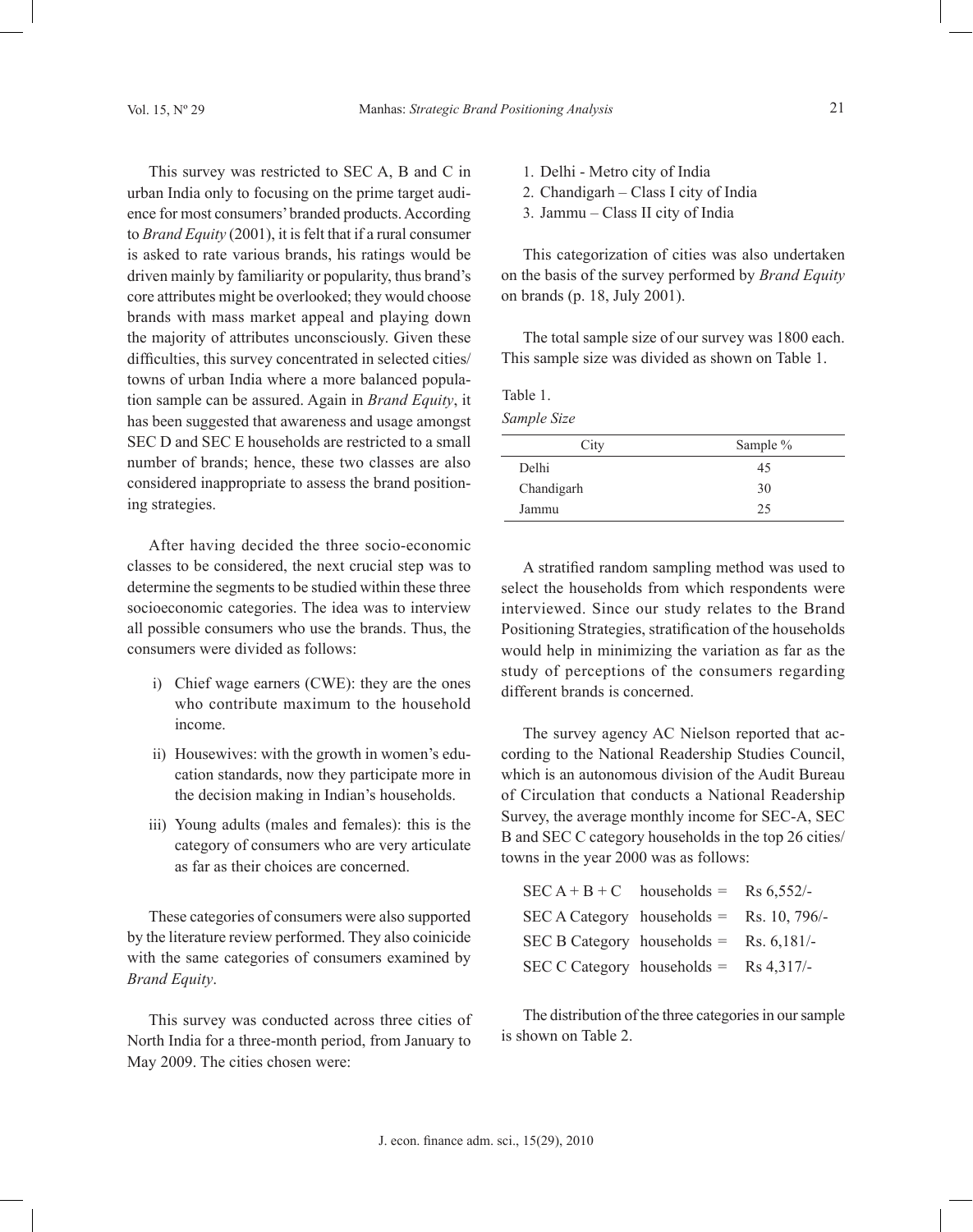#### Table 2.

*Distribution of Sample Size*

| <b>SEC</b> Category | Population $(\% )$ | Sample % |
|---------------------|--------------------|----------|
| Total               | 100                | 100      |
| <b>SECA</b>         | 22                 | 20       |
| <b>SEC B</b>        | 36                 | 38       |
| <b>SEC C</b>        | 42                 | 42       |

Source: Asian Development Bank Report

The average of claimed monthly household income of the total sample was Rs.7050/-. The average monthly household income for all three categories is shown on Table 3.

# Table 3

*Average Monthly Household Income of Selected Sample*

| Sec Category | Average house hold Income |
|--------------|---------------------------|
| <b>SECA</b>  | $Rs$ 9969/-               |
| <b>SEC B</b> | $Rs.7630/-$               |
| <b>SEC C</b> | $Rs$ 5903/-               |

Source: Asian Development Bank Report

# *Conduction of survey*

Field interviews were conducted by researchers in the three selected cities. Each one was divided into four different areas – north, south east and west. The total sample for every one of them was distributed among each area of the three cities. In turn, the localities in all areas were chosen randomly and, in every locality, one house was selected at random as well. Every second household was selected for interview, beginning from the first house, using the right hand rule, till the sample was achieved. Only one respondent was selected from each household visited. Each respondent was shown the brands under study. Since all these brands had different presentations, only the following were shown to the respondents:

- 1. Clinic Plus
	- i. Clinic Plus Coconut Hair Oil
	- ii. Clinic All Clear Anti Dandruff Hair Oil
- 2. Parachute
	- i. Parachute Coconut Oil

ii. Parachute Coconut Oil for Dandruff

- 3. Nihar Amla i. Nihar Coconut Amla Hair Oil
- 4. Hair & Care
	- i. Hair & Care Perfumed Light Hair Oil
	- ii. Hair & Care Conditioner & Protection Hair Oil

The respondents were asked informally whether they had used these brands' presentations within the last year. Only if their answer was affirmative, the respondents were asked to fill in the questionnaire. If the respondents did not have time to fill the questionnaire, they were provided with self-stamped addressed envelopes to return the questionnaire fully answered to the researcher.

Respondents were first asked to rate the importance of the 15 cognitive attributes using a 5 point scale starting at  $1 =$  not important and  $5 =$  very important. In a separate section, respondents were asked to indicate the perceived performance of each of the five competing brands across the same attributes. Again, a 5 point scale was used. The purpose of these two sections was to facilitate an Important Performance Analysis (IPA) on the cognitive perceptions.

Conation was measured by requesting respondents to indicate the likelihood of purchasing each brand within the next 12 months. While it is acknowledged this represents started intent to buy a brand rather than actual purchase, Belk (1975) found intent was associated with behaviour when context and time were included. A 5-point scale was used, anchored at  $1 =$  definitely not and  $5 =$  definitely yes.

#### *Statistical technique used*

## Factor Analysis

Over the years, several different techniques have been used to assist marketers with their brand positioning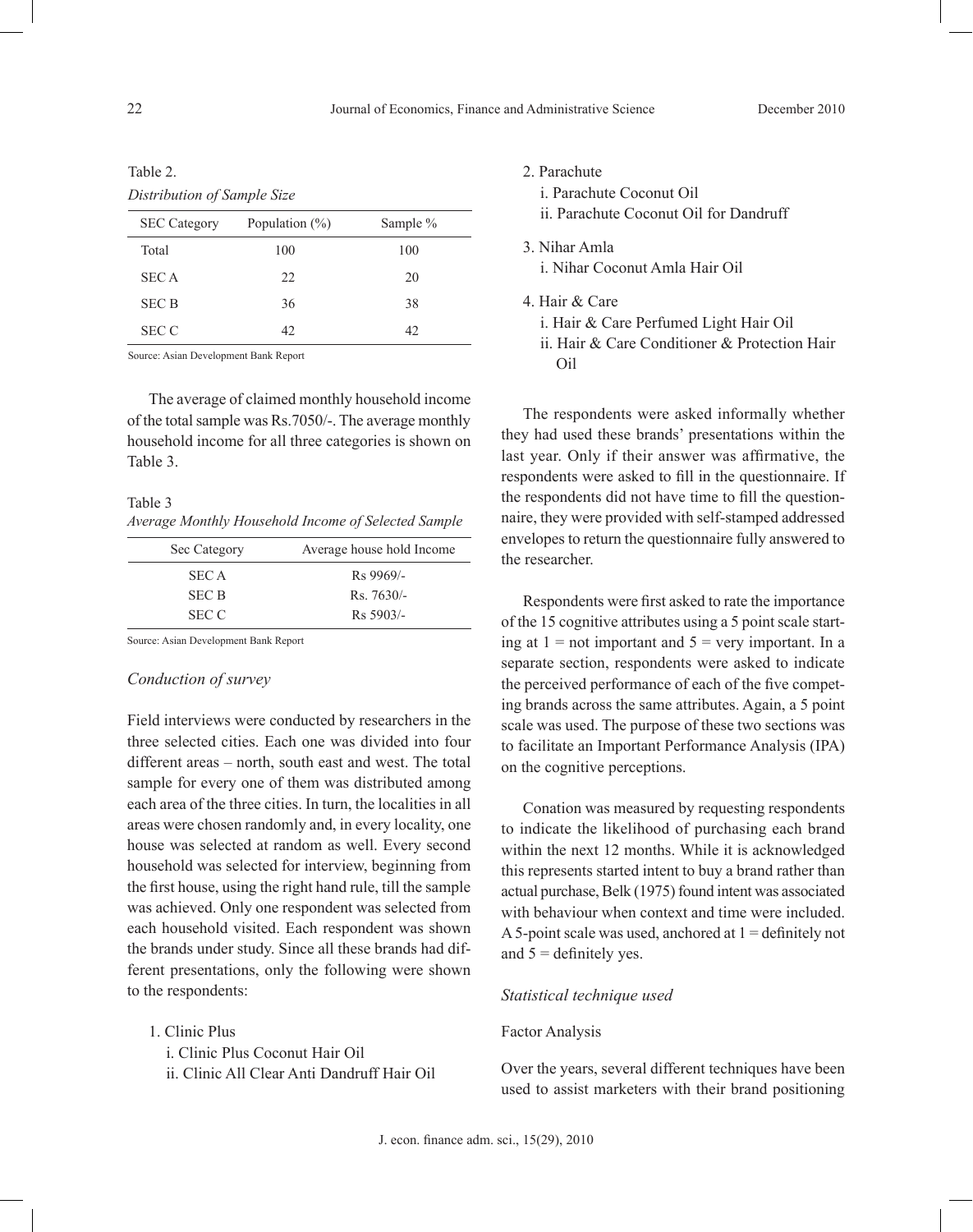strategies. To effectively position (or reposition) a brand, the company must know how this brand is perceived in relationship to other brands in the product category. The primary techniques are Factor Analysis, Discriminant Analysis, Multi-attribute Compositional Models and Multidimensional Scaling. Each has advantages and disadvantages (Green & Rao, 1972; Hauser & Kopleman, 1979). Several articles discuss and demonstrate the use of factor analysis for product positioning (Hauser & Urban, 1977; Hauser & Wisniewski, 1979; Huber & Holbrook, 1979). Usually, the input data consist of a three-dimensional matrix of subjects' ratings of objects on a variety of attributes. The advantages of factor analysis are that both subjective and objective attributes can be used and that the dimensions of the product space are relatively easily determined from factor loadings.

Hauser and Koppelman (1979) conclude that attribute-based techniques, such as factor analysis and discriminant analysis, provide better measures of consumer perceptions than similar techniques such as multidimensional scaling if the set of attributes is reasonably complete. In addition, Hauser and Koppelman show that factor analysis is typically better than discriminant analysis. It is suggested by these authors that factor analysis performs better than any other technique with respect to both predictive ability and interpretability.

#### Importance Performance Analysis (IPA)

Understanding how well a brand's attributes perform is not sufficient to determine positioning if they are not also evaluated in terms of importance to the consumers. Brands attractiveness consists not only of the beliefs about the attributes of the brands, but also of the importance of the attributes of these brands to consumers (Ryan, 1991). Importance Performance Analysis (IPA), introduced by Martilla & James (1977), was selected as a valid technique suitable for studying this aspect of brand attractiveness. Results are plotted on a matrix with four quadrants as shown in Figure 1. The Y-axis records respondents' importance rating of each attribute, while the X-axis plots perceived performance of the brands

on the same attributes. Quadrant 1 features attributes that have been rated important, but where the product is not perceived to perform strongly. This signals the need for the marketer to «Concentrate here» to improve perceptions of performance. Quadrant 2 features those attribute rated important and where the product performs strongly. These attributes represent potential strengths. It would be expected that the marketer would focus promotional communications on attributes in quadrants 1 and 2 since those plotted in Quadrant 3 and 4 are rated lower in importance by the target audience.

| Quadrant 1       | Quadrant 2         |
|------------------|--------------------|
| Concentrate here | Keep it up         |
| Quadrant 3       | Quadrant 4         |
| Low Priority     | Possible overkills |

Source: Martilla and James (1977)

*Figure 1*. Importance – Performance Analysis Matrix

#### **RESULTS**

#### *Descriptive Statistics*

Table 4 depicts the information regarding the Company Awareness, Usage of Brands, Brand Loyalty, Consumption Level of various respondents vis-à-vis hair oils being used, Brand Sensitivity and Brand Switching.

84% of the respondents were aware of Hindustan Lever Limited where as only 68% of the respondents were aware of Marico Industries. About 46% of the respondents are using Clinic Plus brand, followed by Parachute (28%), Nihar Amla (15%) and Hair & Care (11%). Clinic Plus is used as first choice brand by 46% of respondents; 27% of respondents used it as second choice brand. 29% of the respondents used Parachute as first choice brand and 2% respondents used it as second choice brand. Nihar Amla was used as first choice brand by 15% of respondents, and 41% used it as second choice brand.

Hair & Care has 10% respondents using it as first choice brand; 30% respondents used it as second choice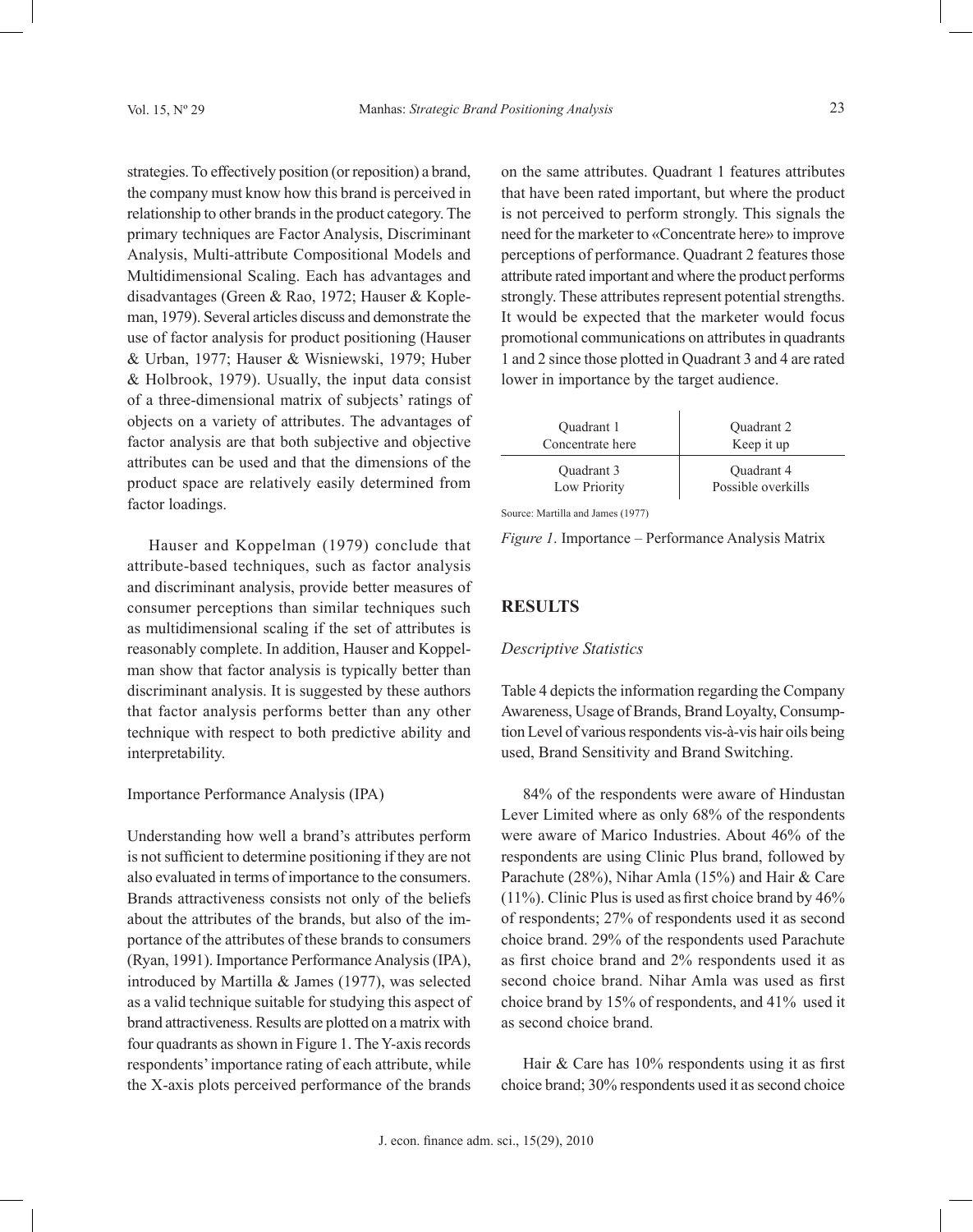| Company Awareness                                     |                          |              |            |             |
|-------------------------------------------------------|--------------------------|--------------|------------|-------------|
| Hindustan Lever Limited                               | 1517                     | 283          |            |             |
| Marico Industries                                     | 1228                     | 572          |            |             |
| <b>Brand In Use</b>                                   | As 1 <sup>st</sup> Brand | As 2nd Brand |            |             |
| Clinic Plus                                           | 830                      | 15           |            | 845         |
| Parachute                                             | 526                      | 1            |            | 527         |
| Nihar Amla                                            | 263                      | 23           |            | 286         |
| Hair & Care                                           | 181                      | 17           |            | 198         |
| <b>Brand Loyalty</b>                                  | Clinic Plus              | Parachute    | Nihar Amla | Hair & Care |
| Less than 1 Year                                      | 121                      | 23           | 87         | 47          |
| 1-2 Years                                             | 59                       | 89           | 46         | 89          |
| 2-5 Years                                             | 546                      | 236          | 78         | 23          |
| Above 5 Years                                         | 119                      | 179          | 75         | 39          |
|                                                       | 845                      | 527          | 286        | 198         |
| Consumption Level                                     |                          |              |            |             |
| Up to 2 bottles                                       | 184                      |              |            |             |
| 3 bottles                                             | 782                      |              |            |             |
| 4 bottles                                             | 621                      |              |            |             |
| Above 4 bottles                                       | 213                      |              |            |             |
| <b>Brand Sensitivity</b>                              |                          |              |            |             |
| Respondents for whom the brand name is important      | 1379                     |              |            |             |
| Respondents for whom the brand name is not important  | 421                      |              |            |             |
| <b>Brand Switching</b>                                |                          |              |            |             |
| Respondents who are willing to change their brand     | 678                      |              |            |             |
| Respondents who are not willing to change their brand | 1122                     |              |            |             |

Table 4.

*Brand and Consumption Statistics*

brand. 61% of the respondents used the hair oil brands Clinic Plus and Nihar Amla of Multinational National Company (HLL), and 39% of respondents used hair oil brands of domestic companies (Marico Industries), that is Parachute and Hair & Care.

As far as brand loyalty is concerned, of all the respondents who were using the brands under study as first and second choices, about 36% of respondents had been using Clinic Plus for over the last two years, and over 6% respondents had been using Clinic Plus for over the last five years, only 10% of the respondents had started using Clinic Plus brand within the last two years. It was noted that 6% of respondents had only started using Parachute within the last two years, whereas 22% of respondents had been using it over two years. About 7% of respondents had started using Nihar Amla within the last two years, and little over 8% respondents had been using it for over two years. Hair & Care was also being used by 7% of respondents for the last two years and above 3% of respondents had been using it for over two years period now.

It was also observed that 44% of respondents had been using Multinational Company (HLL) hair oil brands (Clinic Plus and Nihar Amla) for over two years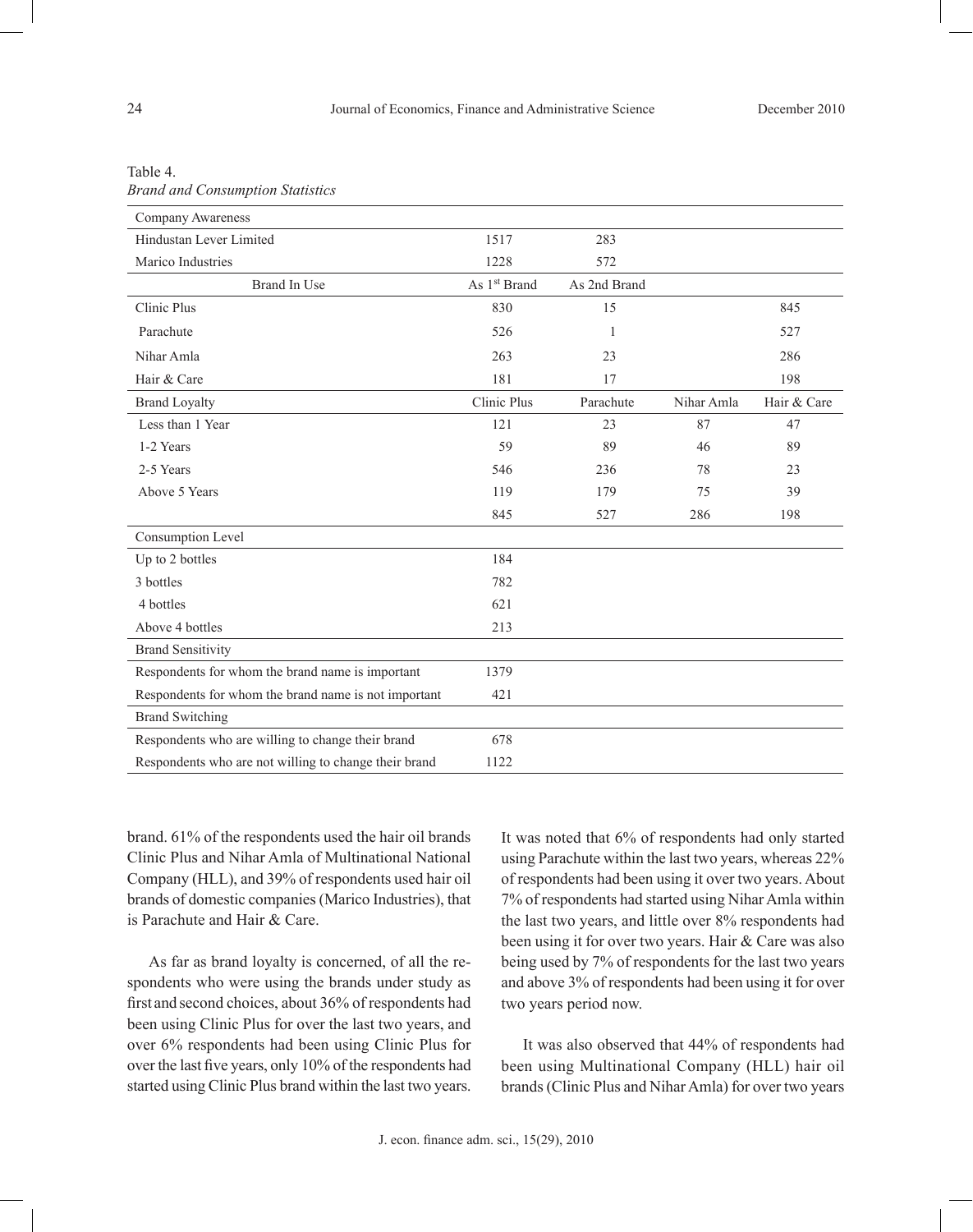now. 26% of respondents had been using domestic hair oil brands (Marico Industries, Parachute and Hair & Care).

On an average, 78% of respondents have reported a consumption of three to four bottles of hair oil (100 ml presentation) per month, and about 12% of respondents reported the consumption of over four bottles per month of the same product. The majority of respondents (77%) claimed that brand name was very important and they made it a point to purchase branded hair oil only. 38% of respondents were not satisfied with their present brand of hair oil and were contemplating a shift to some other brand. However, 62% of respondents were satisfied with their present brand of hair oil.

The Kaiser-Meyer-Olkin test (KMO) and Bartlett's test of Sphericity were also applied on the collected data (see Table 5). Kaiser-Meyer-Olkin measure of sampling adequacy tests whether the partial correlations among variables are small or not. The results showed that value of KMO is 0.878 and, according to the criteria suggested by Kaiser (1974), the criteria for our value of KMO = 0.878 is «Meritorious». Thus KMO Statistic suggests that we have sufficient sample size relative to the number of items/ attributes in our scale.

The significance Level (Sig) for Bartlett's test of Sphericity (135585.75), for the 15 attribute/item Correlation matrix was highly significant  $(p<0.000)$ . Thus, we can conclude that according to Bartlett's test, the correlation matrix is not an identity matrix. Hence, the KMO statistic and Bartlett's test of Sphericity (P<O)

suggest that the correlation matrix is factorable and that there are some underlying factor/dimensions that may explain the variance of 15 items.

The principal components analysis with Varimax Rotation identified three factors that explained 78.22% of total variance. The factor loadings are shown on Table 6. This table gives us the complete details regarding the attributes being loaded on each factor along with factor loadings. The factors were named as follows:

| Factor I   | - | <b>Transaction Factor</b> |
|------------|---|---------------------------|
| Factor II  | - | <b>Benefit Factor</b>     |
| Factor III | - | <b>Composition Factor</b> |

Transaction Factor consists of six attributes namely Price, Advertisements, Availability, Packaging, Promotional Scheme, Display at the Shop (with factor loadings range of 0.64 to 0.93), where Display at the Shop shows the highest factor loading of 0.93 and Price shows the lowest of 0.64.

Benefit Factor consists of five attributes, which are Suits the Hair, Better Shine, Adds Bounce & Body, More Manageable and Relieves Dryness with factor Loadings range of 0.74 to 0.90. Better Shine shows the highest factor loading of 0.90; More Manageable bears the lowest factor loading of 0.74.

Composition Factor consists of four attributes: Quality, Contents, Fragrance and Consistency with a factor loadings ranging from 0.73 to 0.94. In this case, Contents showed the highest factor loading of 0.94, whereas Consistency had the lowest factor loading of 0.73.

| Table 5. |                         |  |
|----------|-------------------------|--|
|          | KMO and Bartlett's Test |  |

| Kaiser-Meyer-Olkin Measure of Sampling Adequacy | 0.878692              |          |
|-------------------------------------------------|-----------------------|----------|
| Bartlett's Test of Sphericity                   | Approx. Chi<br>Square | 135585.7 |
|                                                 | Df                    | 105      |
|                                                 | Sig.                  | $\theta$ |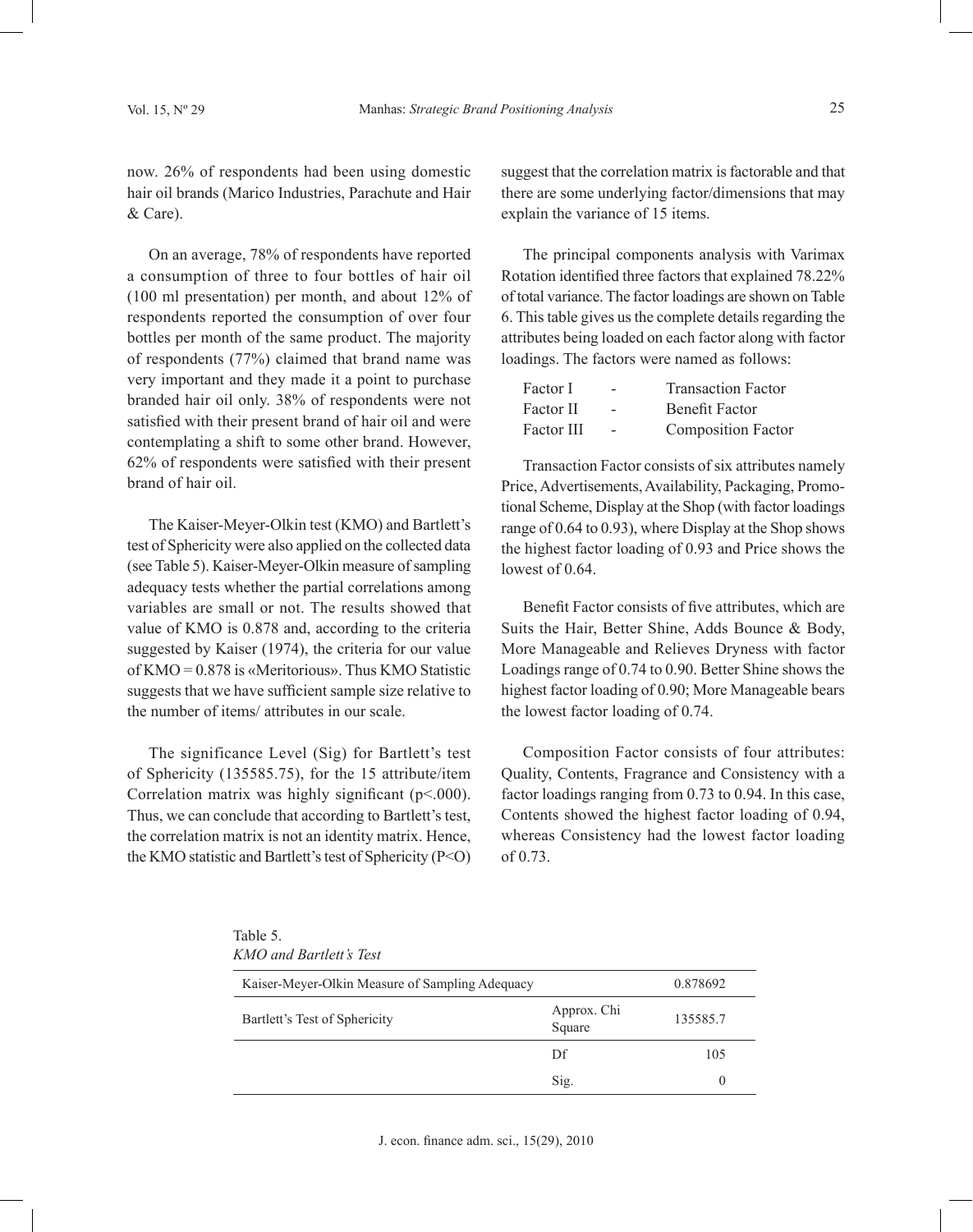| - - |  |  |
|-----|--|--|
|     |  |  |
|     |  |  |
|     |  |  |
|     |  |  |
|     |  |  |

| Factors                  | Factor Loading | Eigen Value | Variance % | Communalities |
|--------------------------|----------------|-------------|------------|---------------|
| 1. Transaction Factor    |                | 6.517       | 43.444     |               |
| a. Price                 | 0.64           |             |            | 0.524         |
| <b>b.</b> Advertisements | 0.87           |             |            | 0.806         |
| c. Packaging             | 0.91           |             |            | 0.865         |
| d. Availability          | 0.9            |             |            | 0.821         |
| e. Promotional Scheme    | 0.91           |             |            | 0.845         |
| f. Display at the Shop   | 0.93           |             |            | 0.875         |
| 2. Benefit Factor        |                | 2.947       | 19.647     |               |
| a. Suits the Hair        | 0.89           |             |            | 0.86          |
| b. Better Shine          | 0.9            |             |            | 0.842         |
| c. Adds Bounce & Body    | 0.88           |             |            | 0.812         |
| d. More Manageable       | 0.74           |             |            | 0.559         |
| e. Relieve Dryness       | 0.82           |             |            | 0.733         |
| 3. Composition Factor    |                | 2.27        | 15.136     |               |
| a. Quality               | 0.93           |             |            | 0.885         |
| b. Contents              | 0.94           |             |            | 0.902         |
| c. Fragrance             | 0.81           |             |            | 0.763         |
| d. Consistency           | 0.73           |             |            | 0.641         |
| <b>Total Variance</b>    |                |             | 78.22      |               |

Table 6. *Exploratory Factor Analysis of Attribute Importance Items*

The communalities figure indicates that more than 60% variance has been explained for all the attributes except for More Manageable and Price, for which 55.9% and 52.4% variance has been explained respectively.

The Attribute Importance results are presented on Table 7. To understand the importance of the attributes, the respondents were asked to rate them on a scale of 1 to 5, where 5 meant *very important* and 1 meant *least important*. The consumers appeared to be favouring attribute Suits the Hair, which has a mean equal to 5 and a standard deviation equal to 0.07, followed by two benefit related attributes Adds Bounce & Body (mean = 4.77, S.D. =  $0.64$ ) and Better Shine (mean =  $4.74$ , S.D  $= 0.61$ ). Thus, we can see that the top three attributes belong to Benefit factor. Attribute Consistency, belonging to the Composition factor, has the lowest mean of 3.66 with standard deviation equal to 1.24. Incidentally, Consistency has the highest standard deviation amongst all the attributes. The Transaction factor attributes Display at the Shop, Availability and Promotional Scheme have a very high standard deviation of 1.231, 1.229 and 1.22 respectively.

On the whole, Benefit attributes Suits the Hair, Adds Bounce & Body, Better Shine, Relieves Dryness and More Manageable have 1, 2, 3, 7 and 11 ranks among all 15 attributes making this as the most important factor followed by Composition factor and Transaction factor. This table also provides us with the Grand mean for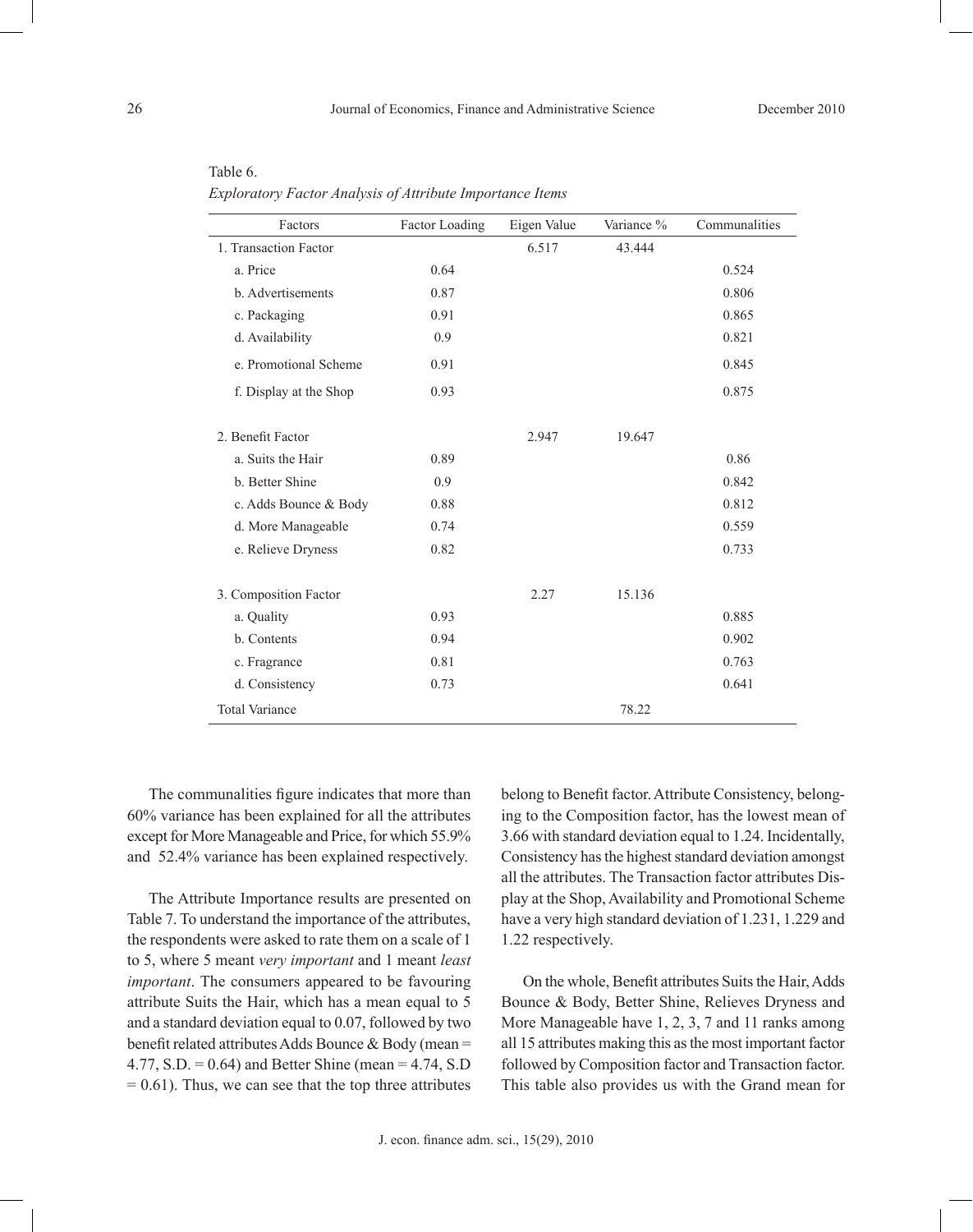| Attributes          | Rank           | $\mathbf n$ | Mean | <b>Standard Deviation</b> |
|---------------------|----------------|-------------|------|---------------------------|
| Suits the Hair      | 1              | 1800        | 5.00 | 0.07                      |
| Adds Bounce & Body  | $\overline{2}$ | 1800        | 4.77 | 0.64                      |
| <b>Better Shine</b> | 3              | 1800        | 4.74 | 0.61                      |
| Price               | $\overline{4}$ | 1800        | 4.55 | 0.83                      |
| Quality             | 5              | 1800        | 4.52 | 0.61                      |
| Contents            | 6              | 1800        | 4.51 | 0.61                      |
| Relieves Dryness    | 7              | 1800        | 4.46 | 0.89                      |
| Advertisements      | 8              | 1800        | 4.42 | 0.81                      |
| Packaging           | 9              | 1800        | 4.33 | 0.96                      |
| Fragrance           | 10             | 1800        | 4.31 | 0.71                      |
| More Manageable     | 11             | 1800        | 4.15 | 1.09                      |
| Promotional Scheme  | 12             | 1800        | 4.13 | 1.22                      |
| Availability        | 13             | 1800        | 4.13 | 1.229                     |
| Display at the Shop | 14             | 1800        | 4.13 | 1.231                     |
| Consistency         | 15             | 1800        | 3.66 | 1.24                      |
| Grand Mean          |                |             | 4.39 | 0.96                      |

Table 7. *Attribute Importance - Importance Performance Analysis (IPA)*

Attribute Importance equal to 4.39, and mean Standard Deviation equal to 0.96. The grand mean for attribute importance (4.39) will be used for plotting X-axis Crosshair in the Importance Performance Attribute Matrix.

Table 8. *Brands Perceived Performance*

| <b>Brand</b> | Grand Mean | Mean Standard Deviation |
|--------------|------------|-------------------------|
| Clinic Plus  | 4.38       | 0.87                    |
| Parachute    | 3.21       | 1.14                    |
| Nihar Amla   | 3.45       | 1.33                    |
| Hair & Care  | 2.58       | 1.33                    |

Table 8 provides us with all four Brands Perceived Performance. The grand mean of Clinic Plus brand is 4.38 with a mean standard deviation of  $= 0.87$ . The grand mean of Parachute brand is equal to 3.21 with a mean Standard deviation of  $= 1.14$ . The grand mean of Nihar Amla brand is 3.45 and its mean standard deviation is

equal to 1.33.The grand mean of Hair & Care brand is 2.58 with a mean standard deviation of 1.33.

Also, from Table 8 we are able to get the grand mean of all brands  $(4.38 + 3.21 + 3.45 + 2.58/4 = 3.405)$ , which is where the Y-axis crosshair is going to be plotted for the Importance Performance Analysis (IPA) matrix.

Table 9 provides us with the mean factor scores for attribute Importance and perceived performance for each brand. Multinational brand of hair oil Clinic Plus has factor means for perceived performance closest to the attribute Importance on all three factors where, as domestic brand of hair oil, Hair & Care has factor means for perceived performance at the farthest point from the attribute Importance for all the three factors. The factor means given on Table 9 are applied to plot Importance Performance Analysis Matrix (IPA) which is given on Figure 2.

Also on Figure 2, Performance is shown along X-axis and Importance is shown along Y-axis. Each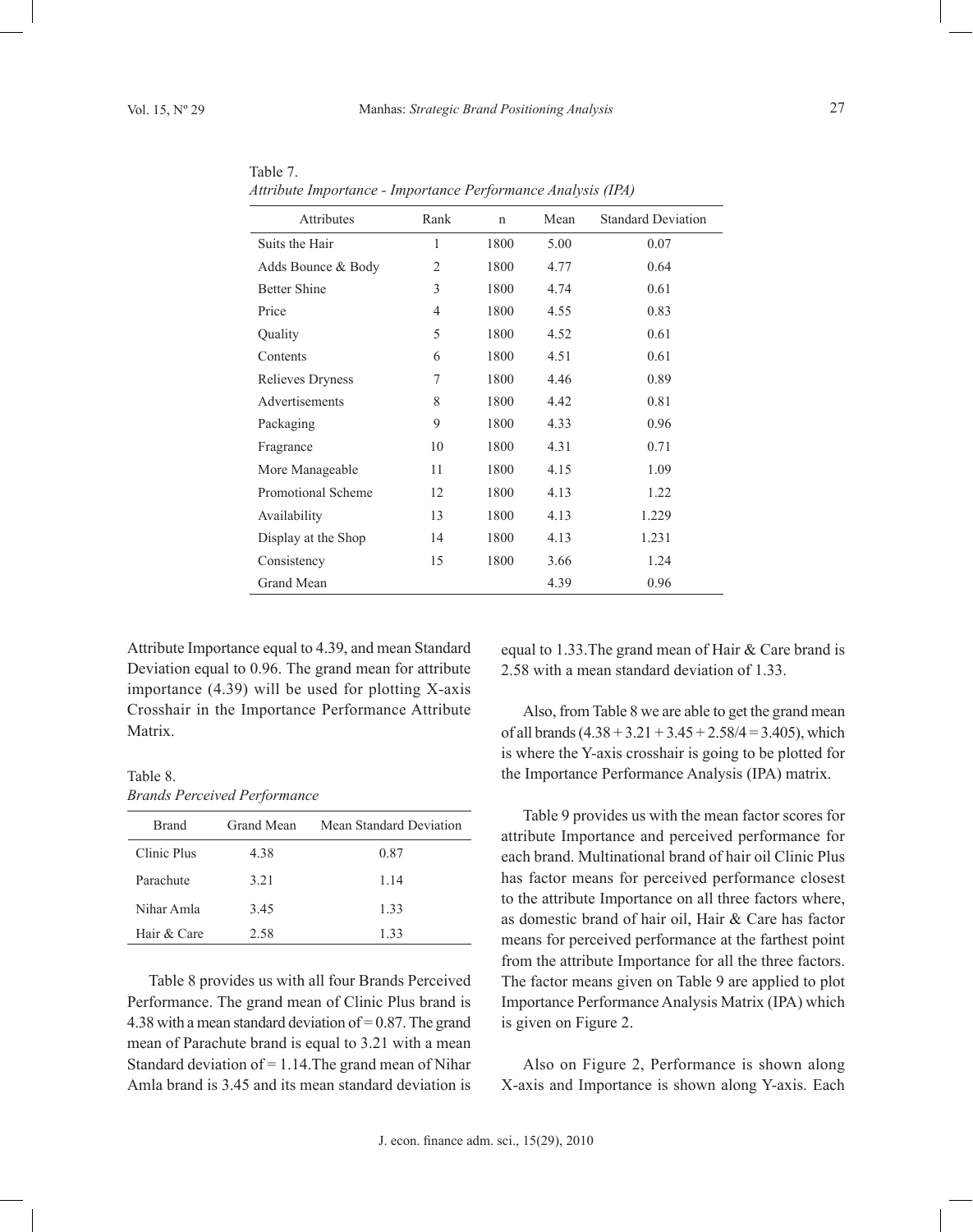| Table 9.<br>Factor Means  |            |             |           |            |             |  |  |  |  |  |
|---------------------------|------------|-------------|-----------|------------|-------------|--|--|--|--|--|
| Factor                    | Importance | Clinic Plus | Parachute | Nihar Amla | Hair & Care |  |  |  |  |  |
| <b>Transaction Factor</b> | 4.28       | 4.04        | 3.08      | 3 1 9      | 2.63        |  |  |  |  |  |
| Benefit Factor            | 4.62       | 4.70        | 3.46      | 3.87       | 2.40        |  |  |  |  |  |
| <b>Composition Factor</b> | 4.25       | 4.49        | 3.09      | 3.30       | 2.73        |  |  |  |  |  |

brand performance mean score on each factor, along with attribute Importance mean score for each factor is used to plot one Co-ordinate on the map. The Y- axis Cross hair is plotted at the grand mean of all brands performance (3.405), while the X-axis cross hair is plot at the grand means for attribute importance (4.39). The name of each brand along with the factor number has been used to code each data point. Along with this code, the values of each data point are also shown.

Figure 2 has four quadrants with Quadrant I depicting High Importance and Low Performance. Quadrant II depicts High Importance and High Performance.

Quadrant III depicts Low Importance and Low Performance. Finally, Quadrant IV depicts Low Importance and High Performance.

Of all the three factors under study, only Factor II – Benefit Factor lies in the Quadrant I and Quadrant II, the High Importance quadrants of the Importance Performance Analysis (IPA) Matrix. Whereas the other two factors, Factor I – Transaction Factor and Factor III – Composition Factor, are positioned in Quadrant III and Quadrant IV, the Low Importance quadrants of the Importance Performance Analysis (IPA) Matrix. Thus, we may state that Benefit factor is a high importance



*Figure 2*. Three Factor Importance Performance Analysis for Hair Oils

J. econ. finance adm. sci., 15(29), 2010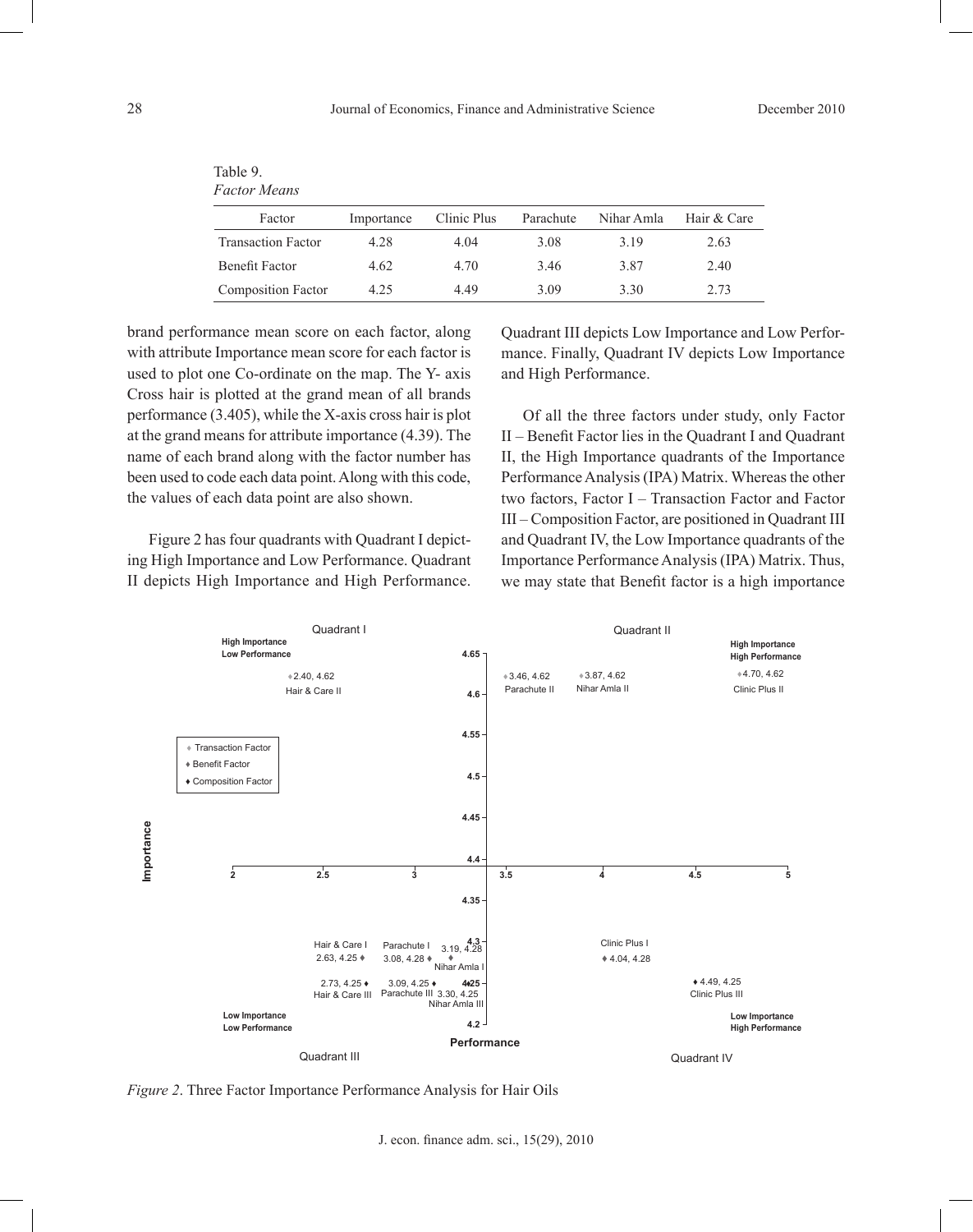factor and plays a very significant role when consumers purchase their hair oil brands.

From Figure 2 we can see that, in Quadrant I there is one brand, which is Hair and Care II (2.40, 4.62) on factor II Benefit factor. In Quadrant II, we have three points; they are Parachute II (3.46, 4.62), Nihar Amla II (3.87, 4.62) and Clinic Plus II (4.70, 4.62) on Factor II - Benefit Factor. Quadrant III has six points, which are Hair & Care I (2.63, 4.28), Parachute I (3.08, 4.28) and Nihar Amla I (3.19. 4.28) on factor I – Transaction Factor; and Hair & Care III (2.73, 4.25), Parachute III (3.09, 4.25) and Nihar Amla III (3.30, 4.25) on Factor III – Composition factor. Quadrant IV has two points, namely Clinic Plus I (4.04, 4.28) on Factor I – Transaction factor, and Clinic Plus III (4.49. 4.25) on Factor III – Composition factor.

The multinational brand Clinic Plus has performed well on Factor II – Benefit Factor, which is rated as High Importance factor. The other two brands performing highly on the High Importance factor Benefit factor are Nihar Amla and Parachute. Meanwhile, Hair & Care is performing very lowly on this High Importance factor. Benefit factor comprises of the following attributes: Suits the Hair, Better shine, Adds Bounce & Body, More Manageable and Relieves Dryness.

Clinic Plus performed very highly on Transaction Factor and Composition Factor, although they are rated as Low Importance factors by the respondents. Parachute, Nihar Amla and Hair & Care are low performing brands on Factor I – Transaction Factor comprising the attributes Price, Advertisements, Packaging, Availability, Promotional Scheme, and Display at the Shop, and Factor III – Composition Factor comprising the attributes Quality, Contents, Fragrance and Consistency. These two factors were rated as Low Importance factors by the respondents.

The leadership position of Clinic Plus is also reflected in the results for respondent's stated likelihood of purchasing each brand within the next year. This is presented on Table 10. Also highlighted is the number of respondents who indicated a score above the scale midpoint. It can be seen that Clinic Plus performs strongest for this item, again consistent with the IPA performances. Clinic Plus is closely followed by Parachute and Nihar Amla, which is also consistent with the result of the IPA.

#### **CONCLUSIONS**

The research presented here has attempted to provide an insight into the issue of Brand Positioning within the general domain of business marketing. In this respect Importance Performance Analysis (IPA) has been applied to understand the positioning strategies in the FMCG sector of the Indian economy. This research has primarily focused on importance and performance of product brands from the consumer's perspective, rather than product brands as perceived by other market operators.

Through this research we have been able to identify the underlying factors on the basis of which consumer perceptions are developed, which can be of immense use for marketing managers. By looking at the results of factor analysis, it was noted that for hair oils there are three prominent factors that affect consumer's purchases. These are as follows:

Table 10. *Likelihood of Purchasing each Product*

| <b>Brand</b> | Number | Mean  | <b>SD</b> | Likelihood of Purchase.<br>$N = 3, 4$ or 5 | $\frac{0}{0}$ |
|--------------|--------|-------|-----------|--------------------------------------------|---------------|
| Clinic Plus  | 1800   | 4.38  | 0.87      | 1379                                       | 76.61         |
| Nihar Amla   | 1800   | 3.45  | 133       | 834                                        | 46.33         |
| Parachute    | 1800   | 3 2 1 | 1 14      | 970                                        | 53.88         |
| Hair & Care  | 1800   | 2.58  | 133       | 631                                        | 35.05         |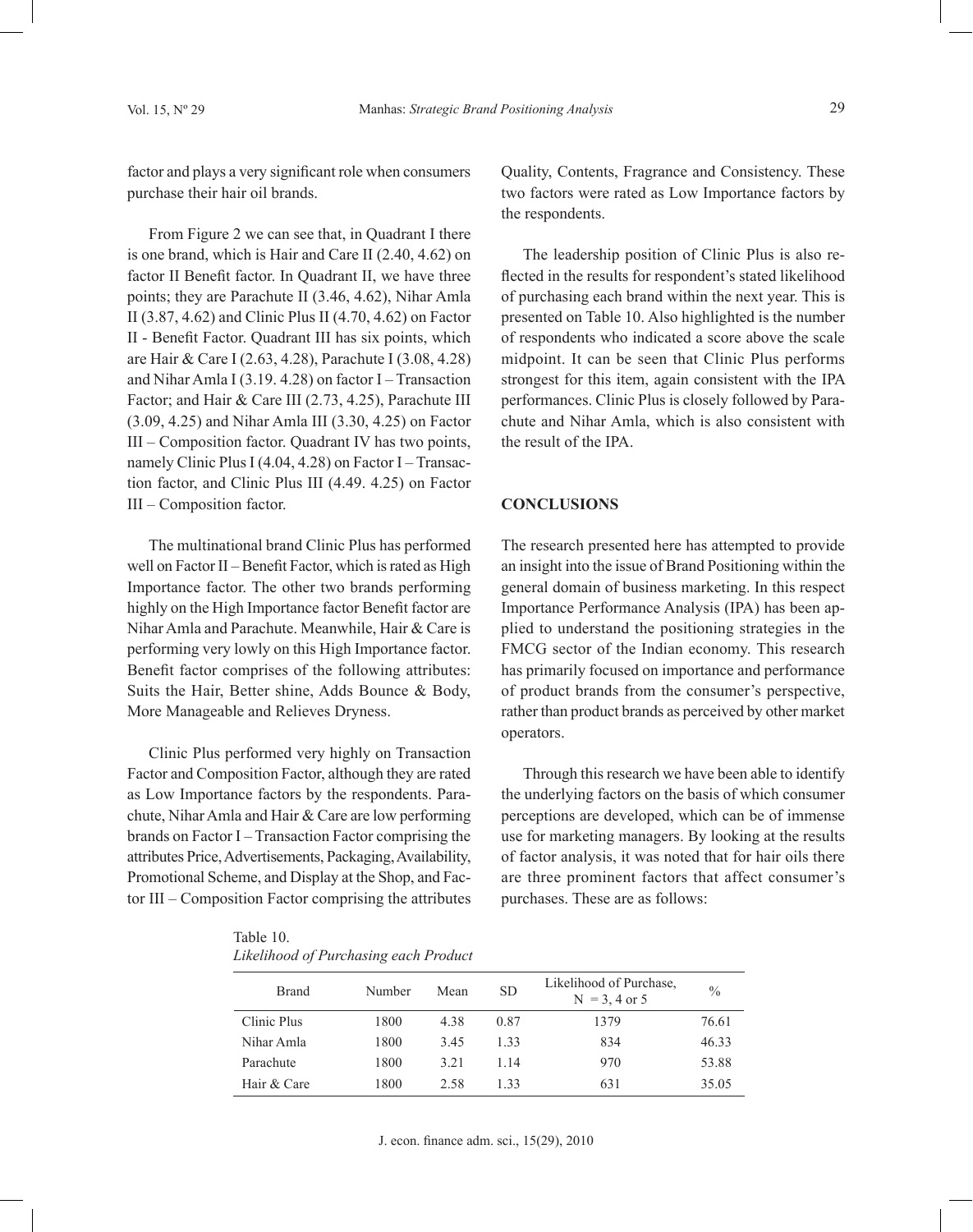Factor I- Transaction Factor Factor II- Benefit Factor Factor III- Composition Factor

These three factors consist of the following attributes:

I Transaction Factor

- a. Price
- b. Advertisement
- c. Packaging
- d. Availability
- e. Promotional Scheme
- f. Display at the shop

## II Benefit Factor

- a. Suits the hair
- b. Better shine
- c. Adds Bounce & Body
- d. More Manageable
- e. Relieves Dryness

III Composition Factor

- a. Quality
- b. Contents
- c. Fragrance
- d. Consistency

By understanding which factors comprise which attributes it is easier for the marketer to understand on which attributes to concentrate on and find out how it is going to affect the related factor. Thus, marketers, while making strategies for their brand of hair oil, should focus on these factors. They should focus on how to differentiate their brand from the other brands available in the market on the basis of these three factors. By finding out the three different factors that affect the purchases of different hair oil brands available in the market, it has become easier for the marketer to build strategies accordingly and see whether concentrate on any one of the identified factors or on all three.

Thus, we can safely conclude that the factor analysis has contributed to a large extent in helping us to achieve our objective and determining the important factors on

the basis of which consumers' perceptions are developed and the purchases made by them of different hair oil brands. It is seen that amongst different attributes of hair oils Suits the Hair, Adds Bounce & Body and Better Shine are placed on the top three positions. Thus, it can be construed that the Benefit factor is the most important factor for consumers at the moment of purchasing hair oil.

## **IMPLICATIONS**

The results of this research have provided us with strong evidence that the increased performance of brands in terms of the desired characteristics lead to greater acceptability of the brands. Effective positioning requires a succinct, focused, and consistent message. Positioning analysis requires an understanding of how a brand is perceived to perform on attributes deemed important to the target, relative to the competition. Therefore, positioning a multi attributed brand in dynamic and heterogeneous markets presents a significant challenge for companies. It has been seen that two very important implications of positioning theory confront the present day marketers: first, which attributes of brand should be emphasized upon, while positioning the brands in the minds of the target segments. Second, how to counter the positioning strategies of the competitors. Thus, it becomes imperative for the marketers to understand the fact that whether one succinct and focused brand positioning theme will consistently meet the needs of all target markets or do they need to go for a change.

This investigation of the positions held by a competitive set of brands in Hair Oil market features a comparison of cognitive positioning technique. It is suggested that this method of positioning analysis offers a practical means for marketers faced with the challenge of identifying the one or few features from their diverse and multi-attributed product range that could be developed by them to differentiate their brand in a meaningful way to consumers. Conceptually, the alignment of the factor analytic IPA provided an alternative option for brand positioning analysis. The extension of the IPA technique to incorporate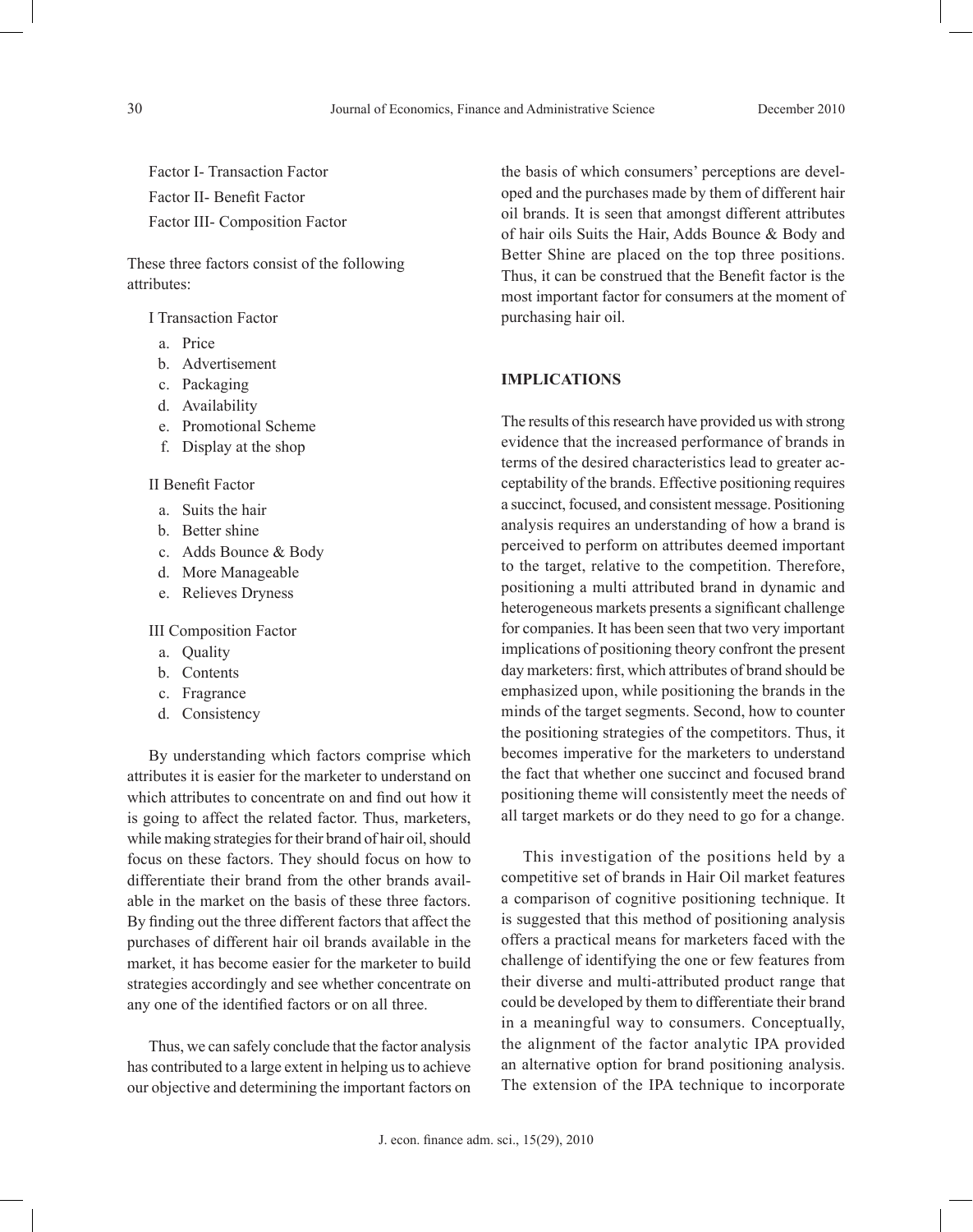dimensions derived from factor analysis has contributed to an enhanced understanding of the suitability of IPA for brand positioning analysis. The factor analytic IPA proved effective in identifying the positions of the competitive set of four hair oil brands. The findings demonstrate the importance of analyzing a brand's competitive position from the demand perspective. In order to enhance positioning effectiveness, it is recommended that marketers should have the clear understanding of the benefits being sought by the target market and the relative performance of the competitive brands. Marketers also need to understand the attributes of their brands, which are determinant towards the success of the brands in the markets. They should also have effective performance measures in place to track the effectiveness of their brands over a period of time and also remain in touch with the changing needs of the target audience.

The basic intent of this research was to identify how brands are positioned in market. A brand's image study is undertaken in isolation, while positioning analysis requires a frame of reference with competing brands. Therefore, perceptions of brand or brands image should not be taken to represent a brand's market position. At the core of strategic planning is competition (Porter, 1979). Competitors are part of the external macro – environment, over which organizations have no control. A marketing manager will have no control over the marketing initiatives or product developments of competing brands. However, the marketing manager does have some control over the selection of which brand to compete with in various target markets. It is suggested that effective positioning analysis enables this. In calling for new paradigm in brand marketing, it is suggested that there is a need for brands to move from broad based marketing to more targeted and customized positioning. Thus, positioning should be the platform from which all marketing managers related activities should flow. Clearly, this has implications not only for advertising, but also for educating stakeholders and stimulating consistent delivery. After all, the promised position must be delivered. The following strategies are recommended to marketing managers to enhance positioning effectiveness:

- a) an understanding of the benefits sought by the target market and the relative performances of the competitive set of brands;
- b) tradeoffs for a focused positioning strategy based on determinant attributes;
- c) implementation to cut through and stimulate intent (demand);
- d) the delivery and monitoring of benefits offered by the position; and
- e) staying in touch with target audience needs.

# **CONSTRAINTS OF THE STUDY**

The study underwent through the following constraints:

- 1. Multinational company Hindustan Unilever Limited also has operations in other countries and the brands under study are being sold in those countries as well. But, the researcher, due to lack of funds, could not interview consumers/ customers in those countries.
- 2. Some times the respondents did not fill the questionnaire immediately when they were told about the research and the brands under study. They sent their completed questionnaires through mail. It is possible they would have lost the idea about the study when they actually sat to respond the document.
- 3. The research did not include rural population or the lower socioeconomic classes of the urban Indian population as the available secondary information showed that penetration of branded products is negligible. This might act as a handicap for this study as the ground realities might be different.
- 4. Perceptual mapping provides only a partial explanation of consumers perceptions, based on attributes and alternatives included in the study.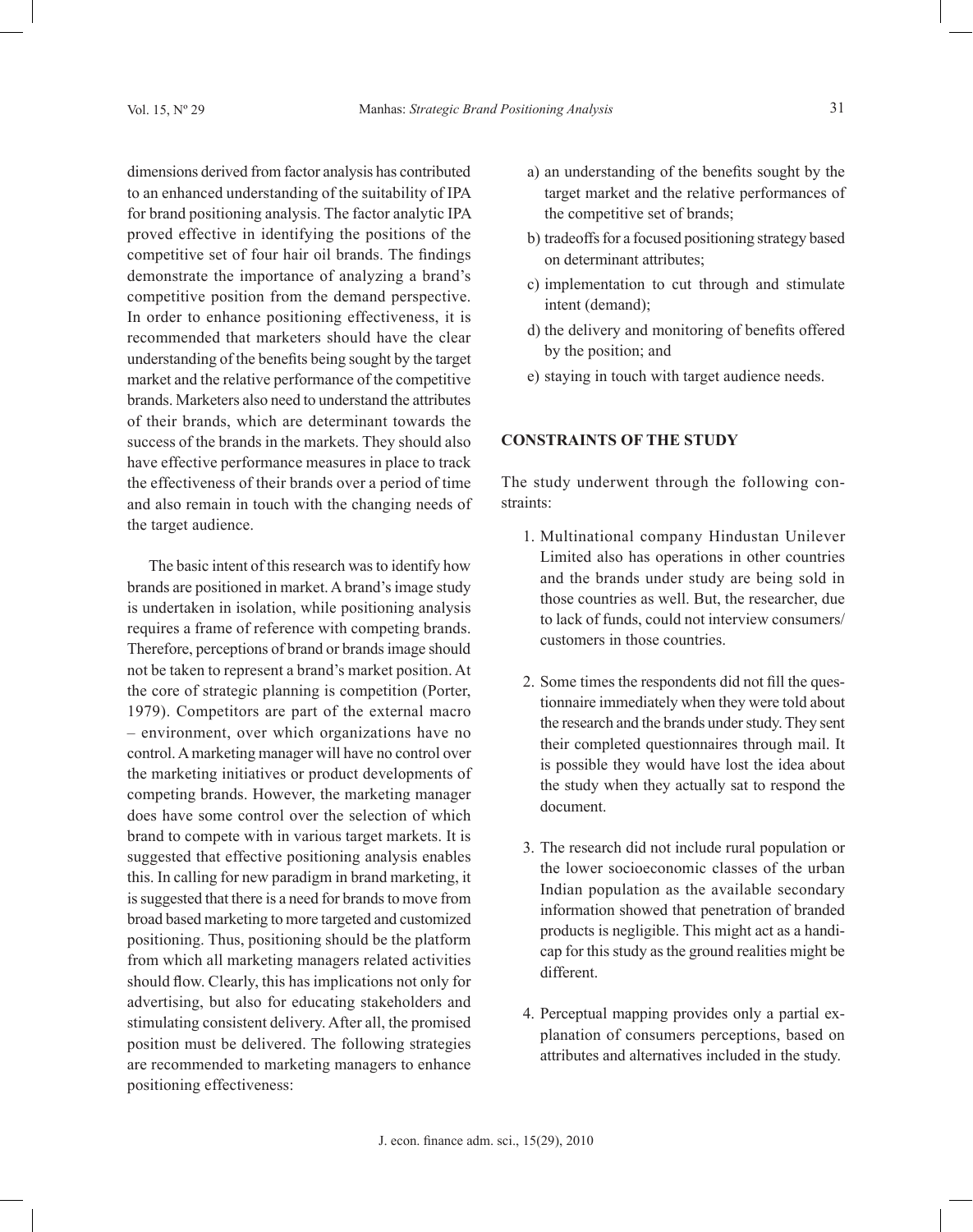#### **References**

- Aaker, D. A. (1996). *Building strong brands*. New York: The Free Press.
- Aaker, D. A., & Shansby, J. (1982). Positioning your product. *Business Horizons*, *25*(May/June), 56-62.
- Arnott, D. C. (1993). Positioning: Redefining the concept. *Warwick Business School Research Papers*, *81*, 24- 25.
- Arnott, D. C., & Easingwood, C. J. (1994). Positioning in services: A hypothetical typology of competitive bases. In *23rd EMAC Conference Proceedings* (pp.1-3). Maastricht, The Netherlands: University of Limburg.
- Asian Development Bank. (2004). *Investing in ourselves: giving and fund raising in India*. (Report). Retrieved March 2006, from <http:// www.adb.org/documents/ books/Investing In Ourselves/IND>.
- Belk, R. W. (1975). Situational variables and consumer behaviour. *Journal of Consumer research*, *2*, 157– 164.
- Blankson, C., & Kalafatis, S. P. (2004). The development and validation of a scale measuring consumer/ customer-derived generic typology of positioning strategies. *Journal of Marketing Management, 20*, 5-43.
- Brand Equity. (2001). India's most trusted brands rankings overall, by population strata, by demographics and by regions. *The Economic Times*, (July), 1-4.
- Brooksbank, R. (1994). The anatomy of marketing positioning strategy. *Marketing Intelligence & Planning*, *12*(4), 10- 14.
- Chacko, H. E. (1997). Positioning a tourism destination to gain a competitive edge. *Asia Pacific Journal of Tourism Research*, *1*(2), 69-75.
- Clarke, D. G. (1982). Case: Johnson Wax: Enhance (A). *Harvard Business Review*, *25* (Oct).
- Clarke, D. G. (1983). Case: Johnson Wax: Enhance (B). *Harvard Business Review*, *25* (Oct).
- Clement, M., & Werner-Grotemeyer, H. (1990). The iterative positioning process: An international approach from the pharmaceutical industry. *Marketing and Research Today,* 85-96.
- Devlin, J., Ennew, C., & Mirza, M., (1995). Organizational positioning in retail financial services. *Journal of Marketing Management*, *14*, 117-25.
- Dovel, G. P. (1990). Stake it out; positioning success, step by step. *Business Marketing*, (July), 43-51.
- Fill, C. (1999). *Marketing communications, context, contents and strategies*. (2nd ed.). Hemel Hempstead, UK: Prentice-Hall.
- Fishbein, M. (1967). *Readings in attitude theory and measurement*. New York: John Wiley & Sons.
- Fishbein, M., & Ajzen, I. (1975). *Beliefs, attitude, intention and behaviour: an introduction to theory and research*. Reading, MA: Addison Wesley.
- Fisher, R. J. (1991). Durable differentiation strategies for services. *The Journal of Services Marketing*, *5*(1), 19-28.
- Grant, R. M. (2005). *Contemporary strategy analysis*. (5th ed.). Oxford, UK: Blackwell Publishing.
- Green, P. E., & Rao, V. R. (1972). *Applied multidimensional scaling: a comparison of approaches and algorithms*. New York: Hold, Rinehart & Winston.
- Gwin, C. F., & Gwin, C. R., (2003). Product Attributes Model: A Tool for Evaluating Brand Positioning. *Journal of Marketing*, 30-42.
- Hauser, J. R., & Wisniewski, K. (1979). *Consumer analysis for general travel destination* (Technical Report). Evanston IL: Northwestern University, Transportation Center.
- Hauser., R, J., & Urban, G. (1977). A Normative Methodology for Modeling Consumer Response to Innovations. *Operations Research*, *25*, 579-619.
- Hauser, R, J., & Koppelman, F. S. (1979). Alternative perceptual mapping techniques: relative accuracy and usefulness. *Journal of Marketing Research*, *1*, 495-506.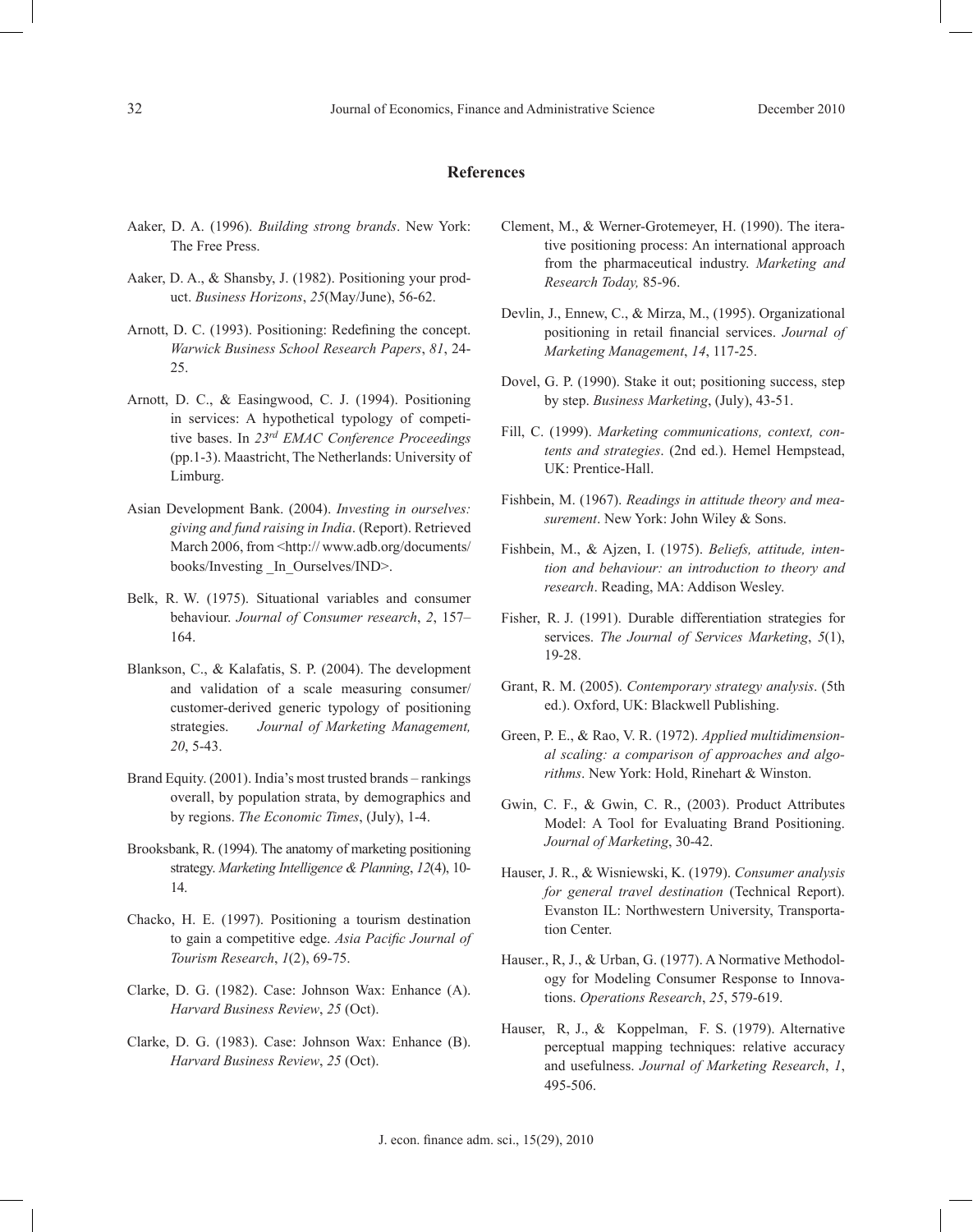- Hooley, G., Greenley, G., Fahy, J., & Cadogan, J. (2001). Market-focused resources, competitive positioning and firm performance. *Journal of Marketing Management, 17*(5-6), 503-20.
- Howard, J. A., & Sheth, J. N. (1969). *The theory of buyer behavior*. New York: Wiley.
- Huber, J., & Holbrook, M. B. (1979). Using attribute ratings for product positioning: some distinctions among compositional approaches. *Journal of Marketing Research*, *16*, 507-15.
- Kaiser, H. F. (1974). An index of factorial simplicity. *Psychometrika*, *39*, 32–36.
- Kapferer, J. N. (2004). *The strategic brand management – creating and sustaining brand equity long term*. London: Kogan Page.
- Kotler, P. (1997). *Marketing management: analysis, planning, implementation and control*. Upper Saddle River, N. J.: Prentice-Hall International.
- Kotler, P., & Keller, K. L. (2006). *Marketing management*. (12th ed.). New Jersey, NJ: Pearson Prentice Hall.
- Kumar, S. R. (2007). *Marketing and branding The Indian scenario*. Patparganj, Delhi, India: Dorling Kindersley Pvt. Ltd.
- Lancaster, K J. (1966). A new approach to Consumer Theory. *Journal of Political Economy, 74*, 132 - 57.
- Lancaster, K. J. (1971). *Variety, equity and efficiency*. New York: Columbia University Press.
- Lancaster, K. J. (1979). *Consumer demand: A New Approach*. New York: Columbia University Press.
- Levitt, T. (1986). *The marketing imagination*. New York: Simon & Schuster Inc.
- Lovelock, C. H. (1991). *Services marketing*. Englewood Cliffs, NJ: Prentice-Hall Inc.
- Martilla, J. A., & James, J. C. (1977). Importance Performance Analysis. *Journal of Marketing,* 77-79.
- McAlexander, J. B., Becker, D., & Kaldenberg, D. (1993). Positioning health care services: Yellow Pages advertising and dental practice performance. *Journal of Health Care Marketing*, *13*, 54-57.
- McKenna, R. (1986). *The Regis Touch: New marketing strategies for uncertain times.* Reading, MA: Addison-Wesley Publishing Company.
- Morton, J. (1994). Predicting brand preference. *Marketing Management*, *2*(4), 32-44.
- Park, C. W., Jaworski, B. J., & MacInnis, D. J. (1986). Strategic brand concept – Image management. *Journal of Marketing*, *50*, 621-35.
- Pike, S., & Ryan, C. (2004). Destination positioning analysis through a comparison of cognitive, affective, and conative perceptions. *Journal of Travel Research*, *42*, 333-42.
- Porter, M. E. (1979). How competitive forces shape strategy. *Harvard Business Review*, (March - April), 137-145.
- Porter, M. E. (1996). What is strategy? *Harvard Business Review*, (Nov/Dec), 61-78.
- Rao, V. R., & Steckel, J. H. (1998). *Analysis for strategic marketing*. Reading, MA: Addison- Wesley.
- Ries, A., & Trout, J. (1986). *Positioning, the battle for your mind*. (Rev. ed.). New York: McGraw-Hill.
- Ryan, C. (1991). *Recreation tourism: a social science perspective*. London: Routledge.
- Soundararaj, J. J., & Rengamani, J. (2002). The inevitability of 'Positioning' in the present marketing scenario. *Indian Journal of Marketing*, *32*, 3-5.
- Sweeney, J. C., & Soutar, G. N. (2001). Consumer perceived value: the development of a multiple item scale. *Journal of Retailing*, *77*, 203-20.
- Trout, J., & Rivkin, S. (1996). *The New Positioning: the latest on the World's #1 business strategy*. New York: McGraw-Hill.
- Urban, L. G., & Hauser, R. J. (1993). *Design and marketing of new products*. (2nd ed.). Englewood Cliffs, NJ: Prentice Hall.
- Webster Jr., F. E. (1991). *Industrial marketing strategy*. (3rd ed.). New York: John Wiley & Sons, Inc.
- Wright, M. (1997). When Strength Means Death. *Brand Strategy*, *107*, 3-5.